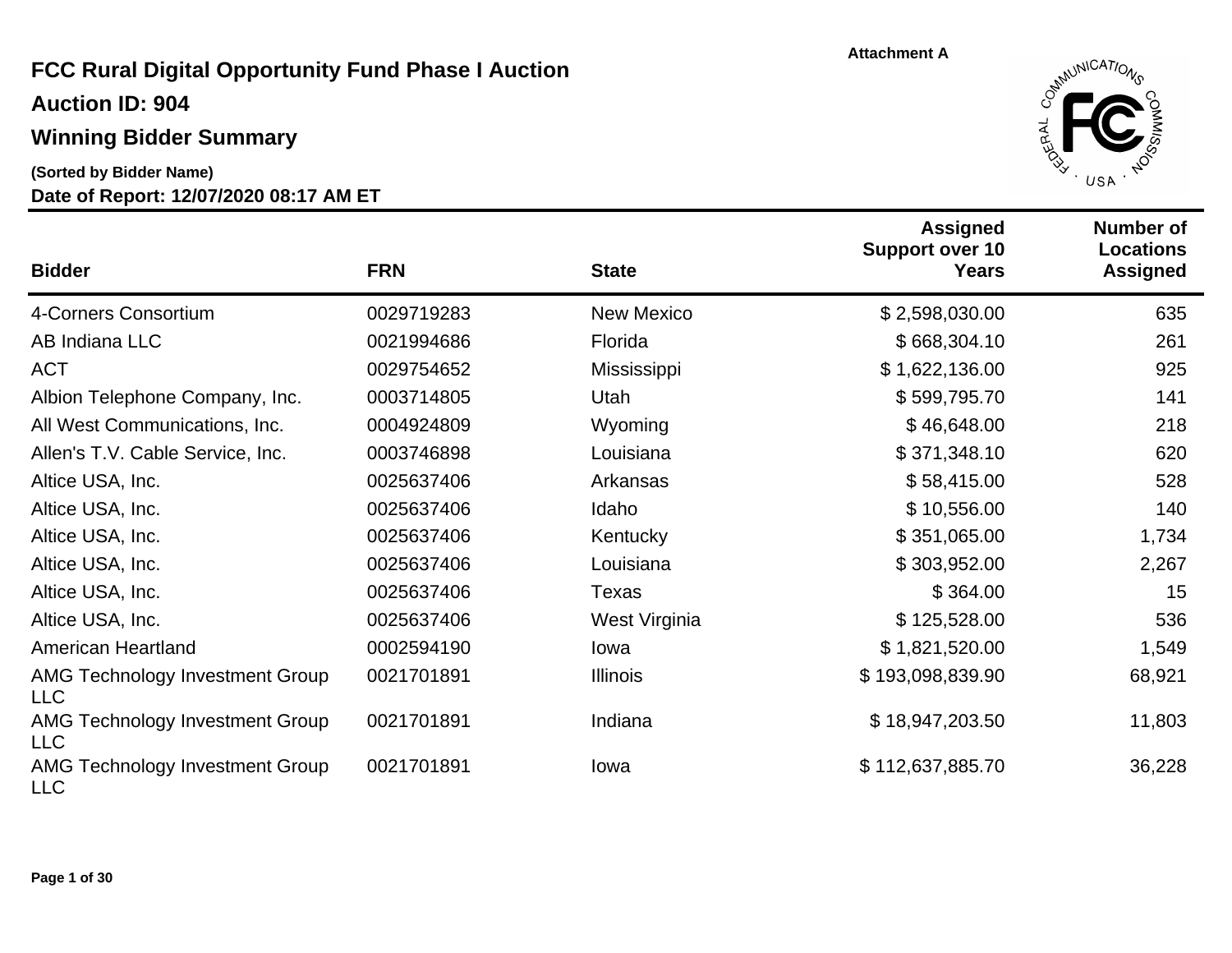**Auction ID: 904**

#### **Winning Bidder Summary**

**(Sorted by Bidder Name)**



| <b>Bidder</b>                                             | <b>FRN</b> | <b>State</b>    | <b>Assigned</b><br><b>Support over 10</b><br><b>Years</b> | <b>Number of</b><br><b>Locations</b><br><b>Assigned</b> |
|-----------------------------------------------------------|------------|-----------------|-----------------------------------------------------------|---------------------------------------------------------|
| AMG Technology Investment Group<br><b>LLC</b>             | 0021701891 | Kansas          | \$25,546,674.50                                           | 26,466                                                  |
| <b>AMG Technology Investment Group</b><br><b>LLC</b>      | 0021701891 | Louisiana       | \$6,901,822.70                                            | 1,916                                                   |
| <b>AMG Technology Investment Group</b><br><b>LLC</b>      | 0021701891 | Minnesota       | \$3,736,316.00                                            | 1,408                                                   |
| <b>AMG Technology Investment Group</b><br><b>LLC</b>      | 0021701891 | Nebraska        | \$25,350,146.70                                           | 13,919                                                  |
| <b>AMG Technology Investment Group</b><br><b>LLC</b>      | 0021701891 | New Mexico      | \$75,554.00                                               | 265                                                     |
| <b>AMG Technology Investment Group</b><br><b>LLC</b>      | 0021701891 | Oklahoma        | \$2,400,610.00                                            | 4,858                                                   |
| <b>AMG Technology Investment Group</b><br><b>LLC</b>      | 0021701891 | Texas           | \$24,510,588.90                                           | 38,003                                                  |
| <b>AMG Technology Investment Group</b><br><b>LLC</b>      | 0021701891 | Wisconsin       | \$1,084,045.00                                            | 346                                                     |
| <b>AMG Technology Investment Group</b><br><b>LLC</b>      | 0021701891 | Wyoming         | \$14,938,386.00                                           | 2,003                                                   |
| Aptitude Internet LLC                                     | 0021134119 | <b>Missouri</b> | \$24,655,295.20                                           | 13,535                                                  |
| Armstrong Telephone Company -<br><b>Northern Division</b> | 0004311528 | New York        | \$21,570,556.90                                           | 9,719                                                   |
| Armstrong Telephone Company -<br><b>Northern Division</b> | 0004311528 | Ohio            | \$94,185.50                                               | 240                                                     |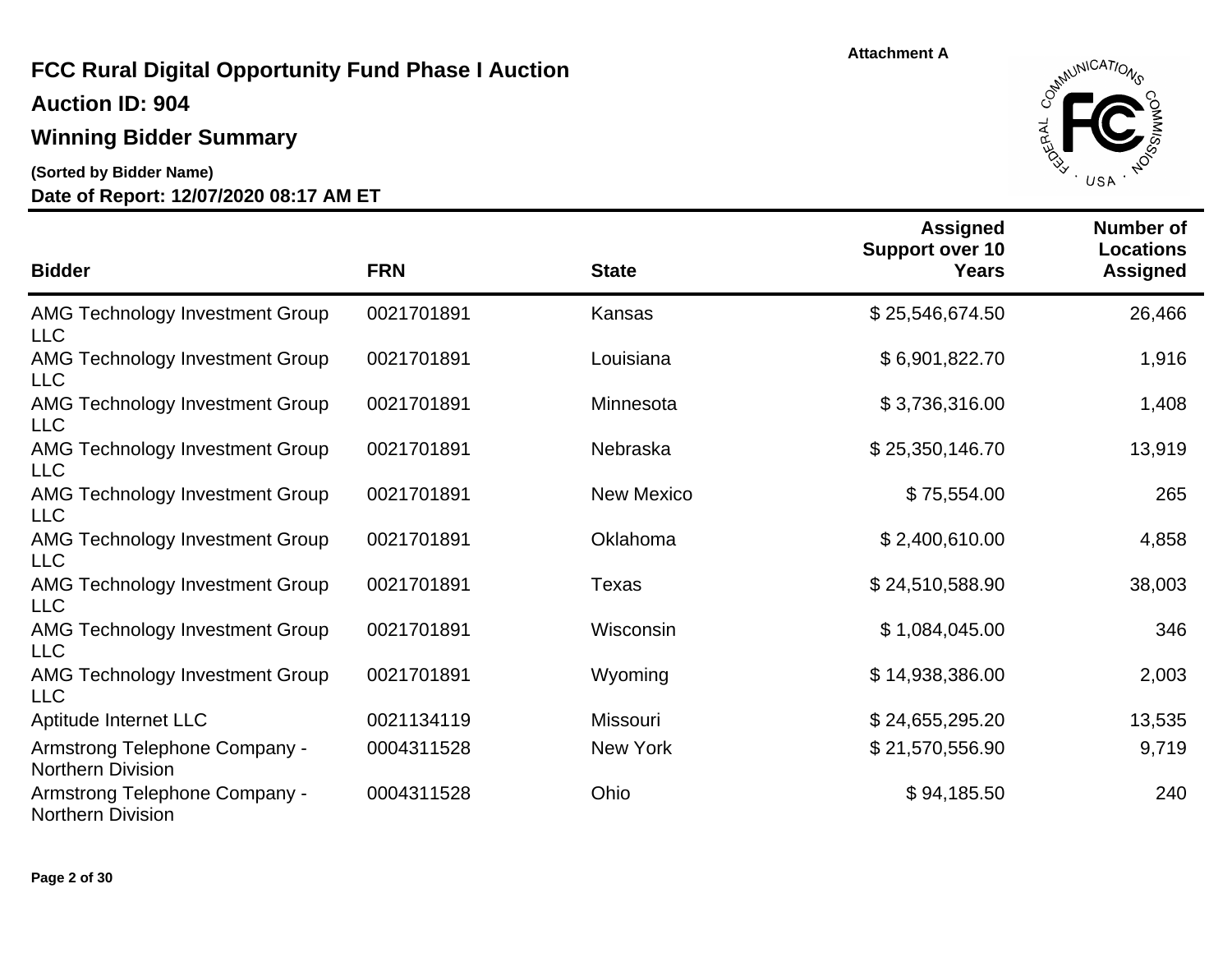**Auction ID: 904**

### **Winning Bidder Summary**

**(Sorted by Bidder Name)**



| <b>Bidder</b>                                             | <b>FRN</b> | <b>State</b>     | <b>Assigned</b><br><b>Support over 10</b><br><b>Years</b> | <b>Number of</b><br>Locations<br><b>Assigned</b> |
|-----------------------------------------------------------|------------|------------------|-----------------------------------------------------------|--------------------------------------------------|
| Armstrong Telephone Company -<br><b>Northern Division</b> | 0004311528 | Pennsylvania     | \$344,898.10                                              | 536                                              |
| Arrowhead Electric Cooperative, Inc.                      | 0007083470 | Minnesota        | \$18,462,273.10                                           | 4,879                                            |
| <b>Atlantic Broadband Finance, LLC</b>                    | 0015336449 | Virginia         | \$5,407,684.70                                            | 3,876                                            |
| Baldwin Telecom, Inc.                                     | 0002723534 | Wisconsin        | \$11,370.00                                               | 15                                               |
| Bandera Electric Cooperative, Inc.                        | 0026644666 | <b>Texas</b>     | \$1,689,601.50                                            | 534                                              |
| Baraga Telephone Company                                  | 0024157745 | Michigan         | \$444,490.80                                              | 164                                              |
| <b>Barry Technology Services, LLC</b>                     | 0024047409 | Missouri         | \$14,502.00                                               | 26                                               |
| Bay Springs Telephone Company, Inc.                       | 0003723640 | Alabama          | \$320,837.50                                              | 206                                              |
| Bay Springs Telephone Company, Inc.                       | 0003723640 | Mississippi      | \$41,265,320.50                                           | 21,061                                           |
| Bay Springs Telephone Company, Inc.                       | 0003723640 | <b>Tennessee</b> | \$285,692.10                                              | 744                                              |
| <b>BEK Communications Cooperative</b>                     | 0002477636 | North Dakota     | \$2,157,719.00                                            | 337                                              |
| Blackfoot Telephone Cooperative, Inc.                     | 0001646165 | Montana          | \$12,703,077.60                                           | 2,687                                            |
| <b>Bloosurf, LLC</b>                                      | 0019496462 | Delaware         | \$1,080.00                                                | 8                                                |
| <b>Bloosurf, LLC</b>                                      | 0019496462 | Maryland         | \$780.50                                                  | 9                                                |
| Bruce Telephone Company, Inc.                             | 0003773520 | Wisconsin        | \$113,745.00                                              | 32                                               |
| Cal.net, Inc.                                             | 0020855656 | California       | \$29,169,982.60                                           | 44,153                                           |
| California Internet, L.P. dba GeoLinks                    | 0023707953 | Arizona          | \$79,169,580.00                                           | 32,474                                           |
| California Internet, L.P. dba GeoLinks                    | 0023707953 | California       | \$149,035,762.70                                          | 92,678                                           |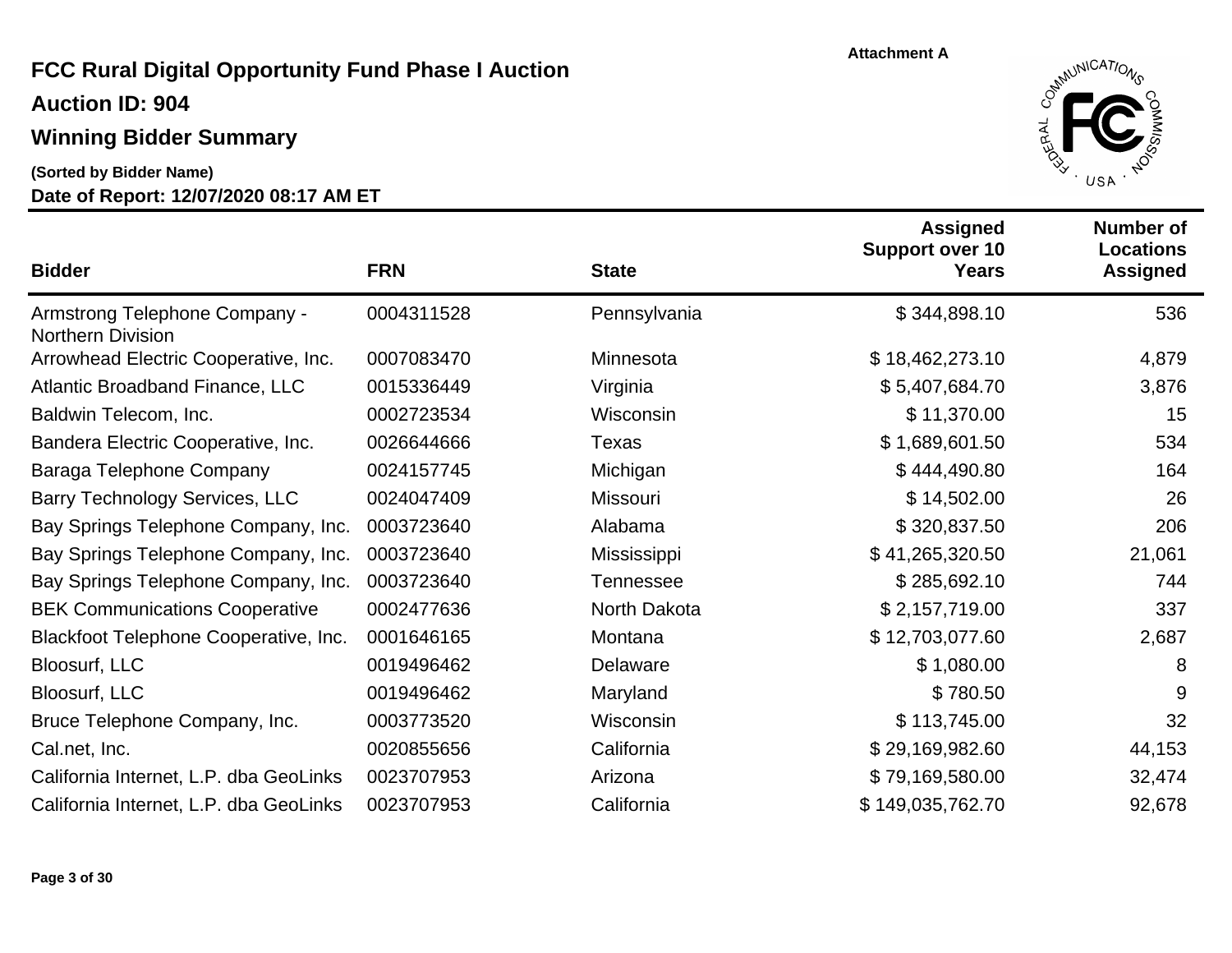**Auction ID: 904**

## **Winning Bidder Summary**

**(Sorted by Bidder Name)**



| <b>Bidder</b>                          | <b>FRN</b> | <b>State</b>          | <b>Assigned</b><br><b>Support over 10</b><br><b>Years</b> | <b>Number of</b><br><b>Locations</b><br><b>Assigned</b> |
|----------------------------------------|------------|-----------------------|-----------------------------------------------------------|---------------------------------------------------------|
| California Internet, L.P. dba GeoLinks | 0023707953 | Nevada                | \$6,684,323.00                                            | 3,145                                                   |
| Carolina West Wireless, Inc.           | 0001940022 | <b>North Carolina</b> | \$460.00                                                  | 28                                                      |
| CCO Holdings, LLC                      | 0014939466 | Alabama               | \$51,287,535.00                                           | 56,451                                                  |
| CCO Holdings, LLC                      | 0014939466 | California            | \$231,834.70                                              | 1,045                                                   |
| CCO Holdings, LLC                      | 0014939466 | Florida               | \$22,577,363.90                                           | 17,869                                                  |
| CCO Holdings, LLC                      | 0014939466 | Georgia               | \$29,965,114.40                                           | 23,854                                                  |
| CCO Holdings, LLC                      | 0014939466 | <b>Illinois</b>       | \$1,029,666.00                                            | 501                                                     |
| CCO Holdings, LLC                      | 0014939466 | Indiana               | \$59,927,209.10                                           | 54,541                                                  |
| CCO Holdings, LLC                      | 0014939466 | Kentucky              | \$58,088,334.90                                           | 31,747                                                  |
| CCO Holdings, LLC                      | 0014939466 | Louisiana             | \$29,508,812.00                                           | 25,389                                                  |
| CCO Holdings, LLC                      | 0014939466 | <b>Massachusetts</b>  | \$21,639,762.70                                           | 14,344                                                  |
| CCO Holdings, LLC                      | 0014939466 | Michigan              | \$21,663,643.40                                           | 35,944                                                  |
| CCO Holdings, LLC                      | 0014939466 | Missouri              | \$48,392,327.90                                           | 61,524                                                  |
| CCO Holdings, LLC                      | 0014939466 | New Hampshire         | \$2,140,554.00                                            | 1,044                                                   |
| CCO Holdings, LLC                      | 0014939466 | <b>New Mexico</b>     | \$11,217.90                                               | 485                                                     |
| CCO Holdings, LLC                      | 0014939466 | North Carolina        | \$142,076,655.00                                          | 128,509                                                 |
| CCO Holdings, LLC                      | 0014939466 | Ohio                  | \$106,576,629.80                                          | 112,777                                                 |
| CCO Holdings, LLC                      | 0014939466 | Oregon                | \$33,534,210.20                                           | 15,139                                                  |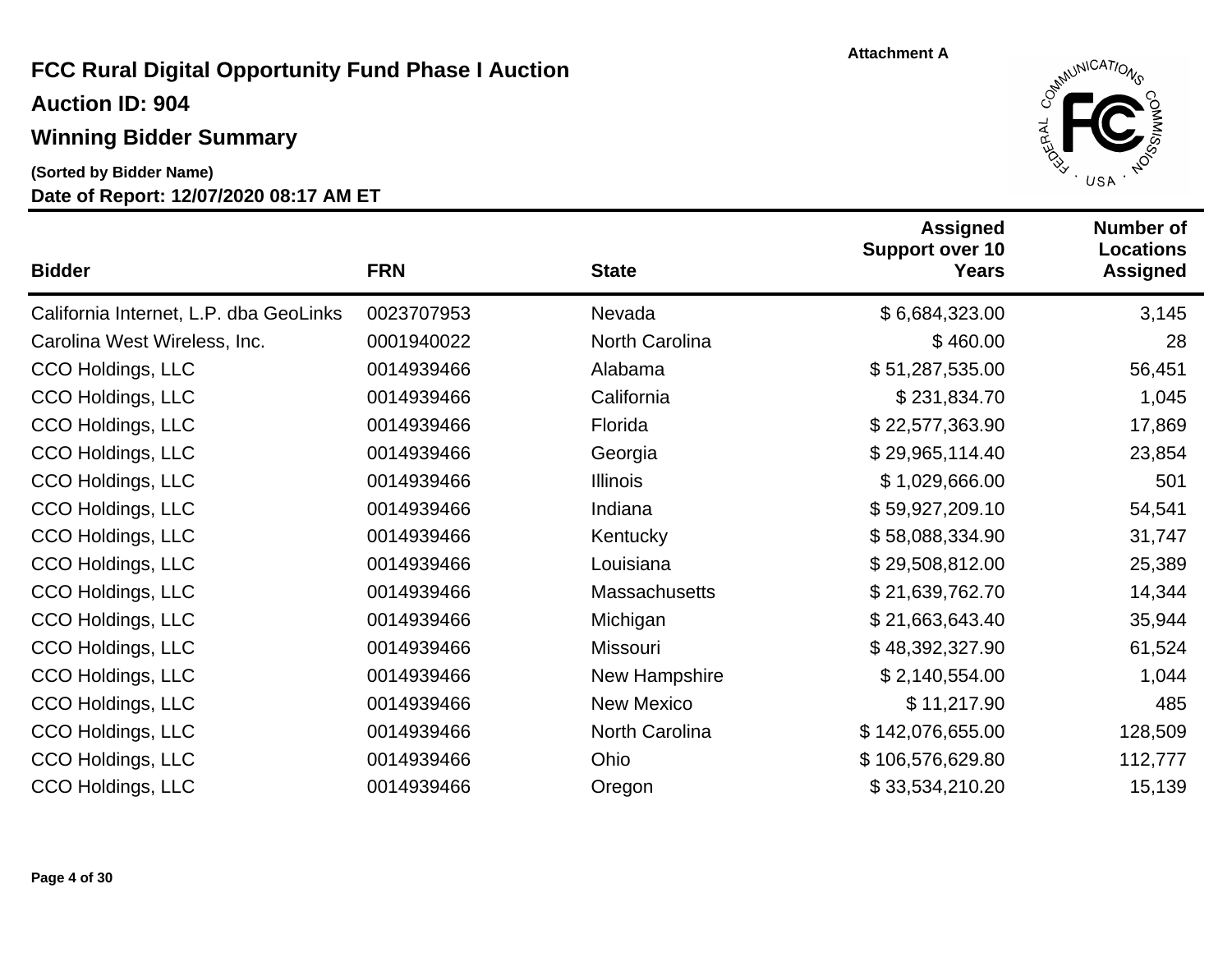# **Winning Bidder Summary**

**(Sorted by Bidder Name)**



| <b>Bidder</b>                                   | <b>FRN</b> | <b>State</b>   | <b>Assigned</b><br><b>Support over 10</b><br><b>Years</b> | <b>Number of</b><br><b>Locations</b><br><b>Assigned</b> |
|-------------------------------------------------|------------|----------------|-----------------------------------------------------------|---------------------------------------------------------|
| CCO Holdings, LLC                               | 0014939466 | Pennsylvania   | \$3,479,199.00                                            | 5,328                                                   |
| CCO Holdings, LLC                               | 0014939466 | South Carolina | \$112,443,940.10                                          | 98,670                                                  |
| CCO Holdings, LLC                               | 0014939466 | Tennessee      | \$92,855,626.70                                           | 79,193                                                  |
| CCO Holdings, LLC                               | 0014939466 | Texas          | \$186,793,359.90                                          | 133,993                                                 |
| CCO Holdings, LLC                               | 0014939466 | Vermont        | \$29,725.20                                               | 85                                                      |
| CCO Holdings, LLC                               | 0014939466 | Virginia       | \$18,317,211.00                                           | 11,369                                                  |
| CCO Holdings, LLC                               | 0014939466 | Washington     | \$11,643,447.20                                           | 4,625                                                   |
| CCO Holdings, LLC                               | 0014939466 | Wisconsin      | \$168,400,490.10                                          | 143,269                                                 |
| <b>Cellular Services LLC.</b>                   | 0007737950 | Kentucky       | \$3,294,968.60                                            | 2,142                                                   |
| Central Arkansas Telephone<br>Cooperative, Inc. | 0004268918 | Arkansas       | \$1,629,930.50                                            | 1,004                                                   |
| Centre WISP Venture Company, LLC                | 0025132648 | Pennsylvania   | \$11,086,348.40                                           | 6,607                                                   |
| CenturyLink, Inc.                               | 0018626853 | Alabama        | \$18,597,092.50                                           | 5,965                                                   |
| CenturyLink, Inc.                               | 0018626853 | Arkansas       | \$9,378,743.10                                            | 2,958                                                   |
| CenturyLink, Inc.                               | 0018626853 | Colorado       | \$7,482,178.00                                            | 1,509                                                   |
| CenturyLink, Inc.                               | 0018626853 | Florida        | \$5,039,442.60                                            | 1,495                                                   |
| CenturyLink, Inc.                               | 0018626853 | Idaho          | \$11,650,567.20                                           | 2,576                                                   |
| CenturyLink, Inc.                               | 0018626853 | Louisiana      | \$18,742,492.20                                           | 7,616                                                   |
| CenturyLink, Inc.                               | 0018626853 | Michigan       | \$9,905,380.00                                            | 2,556                                                   |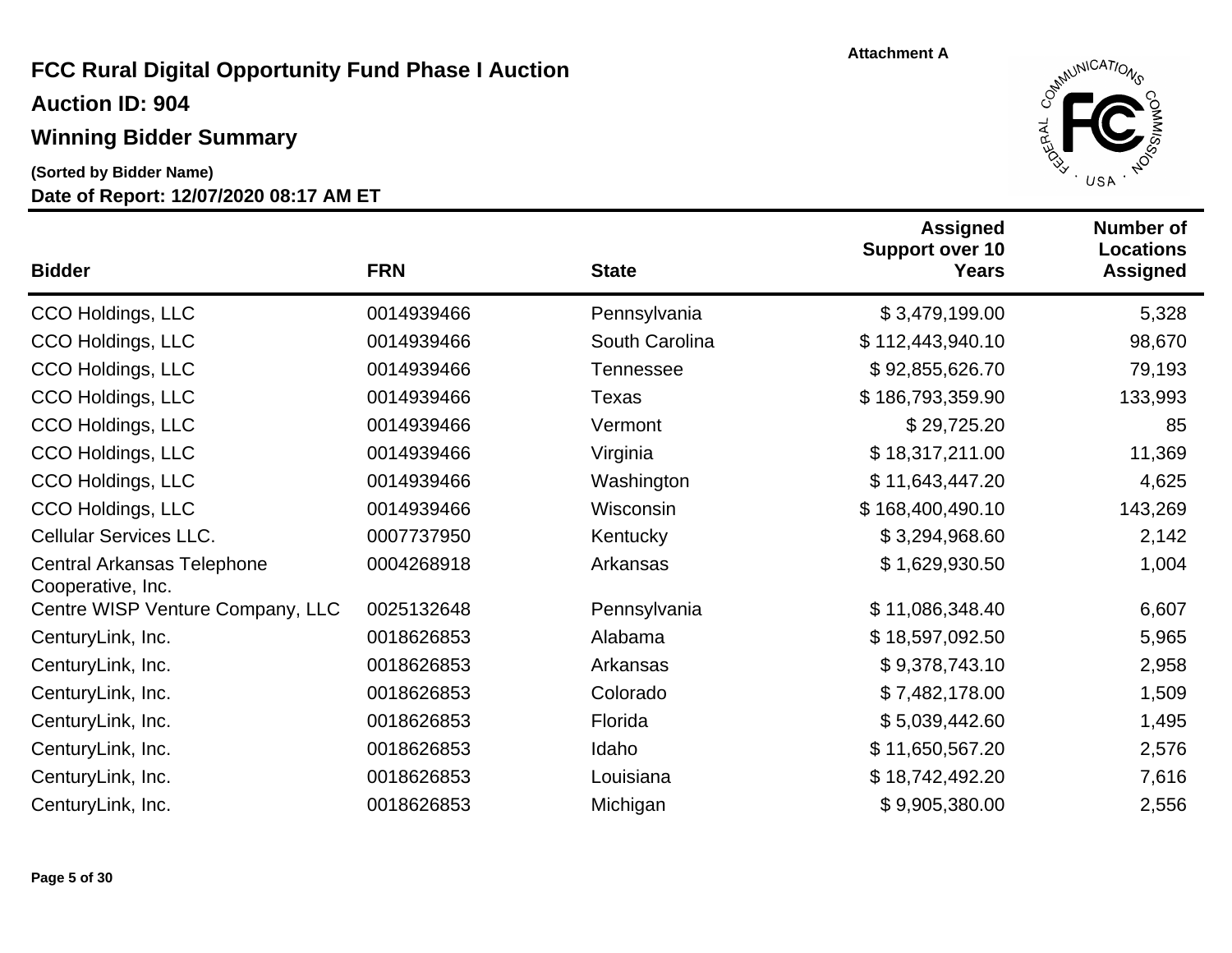#### **Winning Bidder Summary**

## **(Sorted by Bidder Name)**



| <b>Bidder</b>                                        | <b>FRN</b> | <b>State</b>      | <b>Assigned</b><br><b>Support over 10</b><br><b>Years</b> | <b>Number of</b><br><b>Locations</b><br><b>Assigned</b> |
|------------------------------------------------------|------------|-------------------|-----------------------------------------------------------|---------------------------------------------------------|
| CenturyLink, Inc.                                    | 0018626853 | Minnesota         | \$15,646,093.10                                           | 3,265                                                   |
| CenturyLink, Inc.                                    | 0018626853 | Missouri          | \$275,208.00                                              | 38                                                      |
| CenturyLink, Inc.                                    | 0018626853 | Montana           | \$28,379,920.90                                           | 9,658                                                   |
| CenturyLink, Inc.                                    | 0018626853 | Nebraska          | \$326,802.00                                              | 69                                                      |
| CenturyLink, Inc.                                    | 0018626853 | <b>New Mexico</b> | \$2,038,002.00                                            | 770                                                     |
| CenturyLink, Inc.                                    | 0018626853 | North Carolina    | \$530,376.00                                              | 169                                                     |
| CenturyLink, Inc.                                    | 0018626853 | Oregon            | \$41,423,187.80                                           | 8,982                                                   |
| CenturyLink, Inc.                                    | 0018626853 | Pennsylvania      | \$21,483,885.10                                           | 5,614                                                   |
| CenturyLink, Inc.                                    | 0018626853 | South Dakota      | \$121,060.00                                              | 10                                                      |
| CenturyLink, Inc.                                    | 0018626853 | Virginia          | \$12,518,109.10                                           | 6,832                                                   |
| CenturyLink, Inc.                                    | 0018626853 | Washington        | \$45,838,633.80                                           | 14,875                                                  |
| CenturyLink, Inc.                                    | 0018626853 | Wisconsin         | \$3,135,119.80                                            | 832                                                     |
| CenturyLink, Inc.                                    | 0018626853 | Wyoming           | \$9,855,321.00                                            | 1,468                                                   |
| <b>Chariton Valley Communications</b><br>Corporation | 0008437147 | Missouri          | \$8,070,272.00                                            | 5,002                                                   |
| <b>Cherry Capital Connection, LLC</b>                | 0017117037 | Michigan          | \$5,620,840.40                                            | 2,791                                                   |
| Cincinnati Bell Inc.                                 | 0003018033 | Hawaii            | \$24,313,582.00                                           | 8,049                                                   |
| Cincinnati Bell Inc.                                 | 0003018033 | Indiana           | \$56,802.00                                               | 68                                                      |
| Cincinnati Bell Inc.                                 | 0003018033 | Kentucky          | \$2,091,668.00                                            | 2,479                                                   |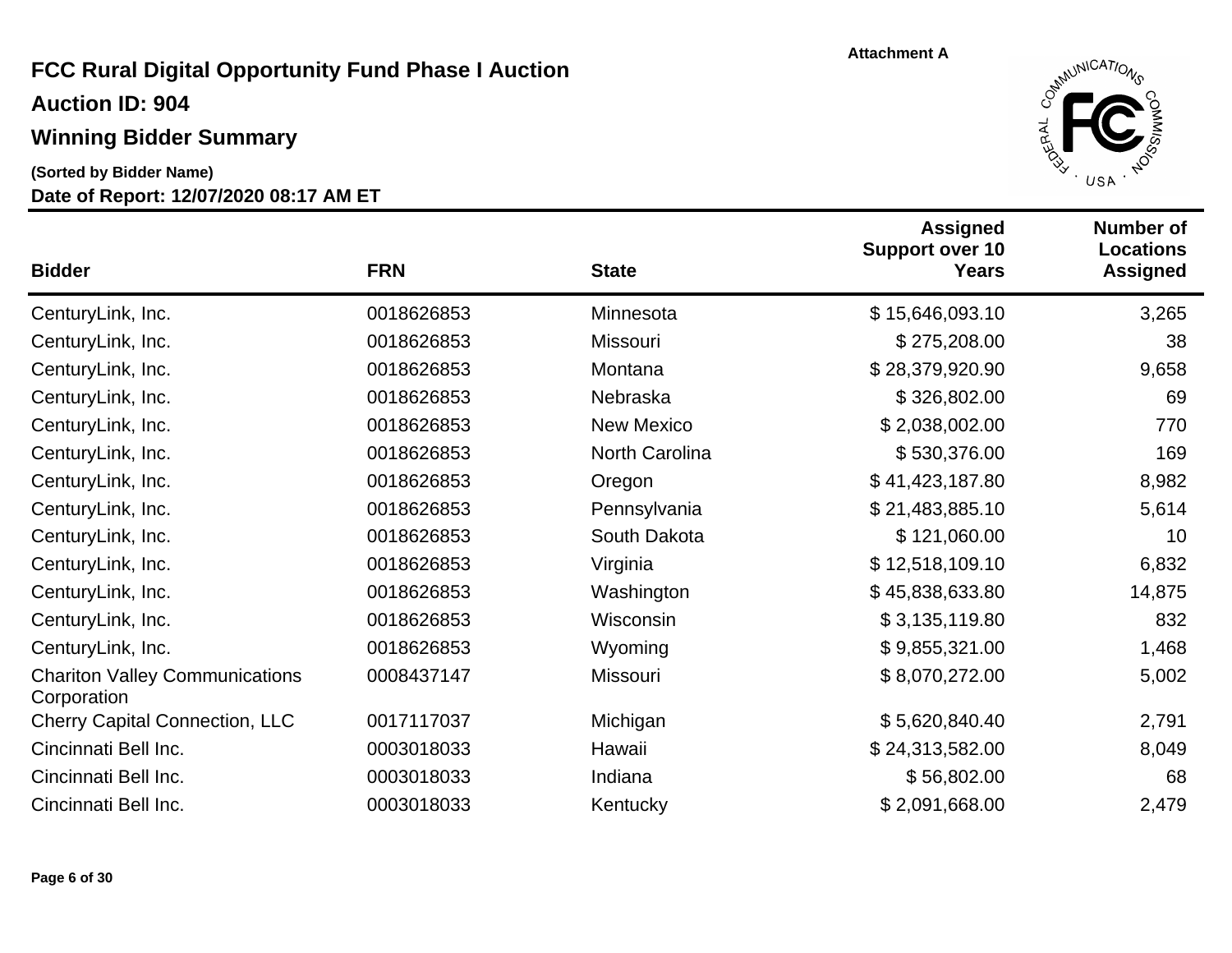**Auction ID: 904**

## **Winning Bidder Summary**

**(Sorted by Bidder Name)**



| <b>Bidder</b>                                        | <b>FRN</b> | <b>State</b>      | <b>Assigned</b><br><b>Support over 10</b><br><b>Years</b> | <b>Number of</b><br><b>Locations</b><br><b>Assigned</b> |
|------------------------------------------------------|------------|-------------------|-----------------------------------------------------------|---------------------------------------------------------|
| Cincinnati Bell Inc.                                 | 0003018033 | Ohio              | \$425,528.40                                              | 535                                                     |
| <b>Citizens Vermont Acquisition</b><br>Corporation   | 0029752581 | New York          | \$373,680.00                                              | 316                                                     |
| City of Farmington                                   | 0001609163 | <b>New Mexico</b> | \$3,179,884.50                                            | 1,106                                                   |
| Citynet West Virginia, LLC                           | 0009725672 | West Virginia     | \$53,516,858.30                                           | 13,460                                                  |
| <b>Co-op Connections Consortium</b>                  | 0029743770 | <b>Illinois</b>   | \$1,120,026.00                                            | 507                                                     |
| <b>Co-op Connections Consortium</b>                  | 0029743770 | Indiana           | \$723,260.00                                              | 788                                                     |
| <b>Co-op Connections Consortium</b>                  | 0029743770 | Kentucky          | \$3,290,415.80                                            | 1,478                                                   |
| Co-op Connections Consortium                         | 0029743770 | North Carolina    | \$720,792.00                                              | 263                                                     |
| <b>Co-op Connections Consortium</b>                  | 0029743770 | Oklahoma          | \$4,446,839.00                                            | 4,677                                                   |
| Co-op Connections Consortium                         | 0029743770 | Pennsylvania      | \$42,622,762.00                                           | 12,440                                                  |
| Co-op Connections Consortium                         | 0029743770 | <b>Tennessee</b>  | \$2,519,752.70                                            | 4,794                                                   |
| Co-op Connections Consortium                         | 0029743770 | Virginia          | \$6,041,742.00                                            | 1,962                                                   |
| <b>Coleman County Telephone</b><br>Cooperative, Inc. | 0001678044 | <b>Texas</b>      | \$3,142.80                                                | 11                                                      |
| Comcell Inc.                                         | 0001649078 | <b>Texas</b>      | \$4,644.00                                                | 8                                                       |
| <b>Commnet Wireless, LLC</b>                         | 0007116403 | California        | \$335,484.60                                              | 565                                                     |
| <b>Commnet Wireless, LLC</b>                         | 0007116403 | Colorado          | \$3,368,990.50                                            | 785                                                     |
| <b>Commnet Wireless, LLC</b>                         | 0007116403 | Idaho             | \$2,594,984.30                                            | 1,400                                                   |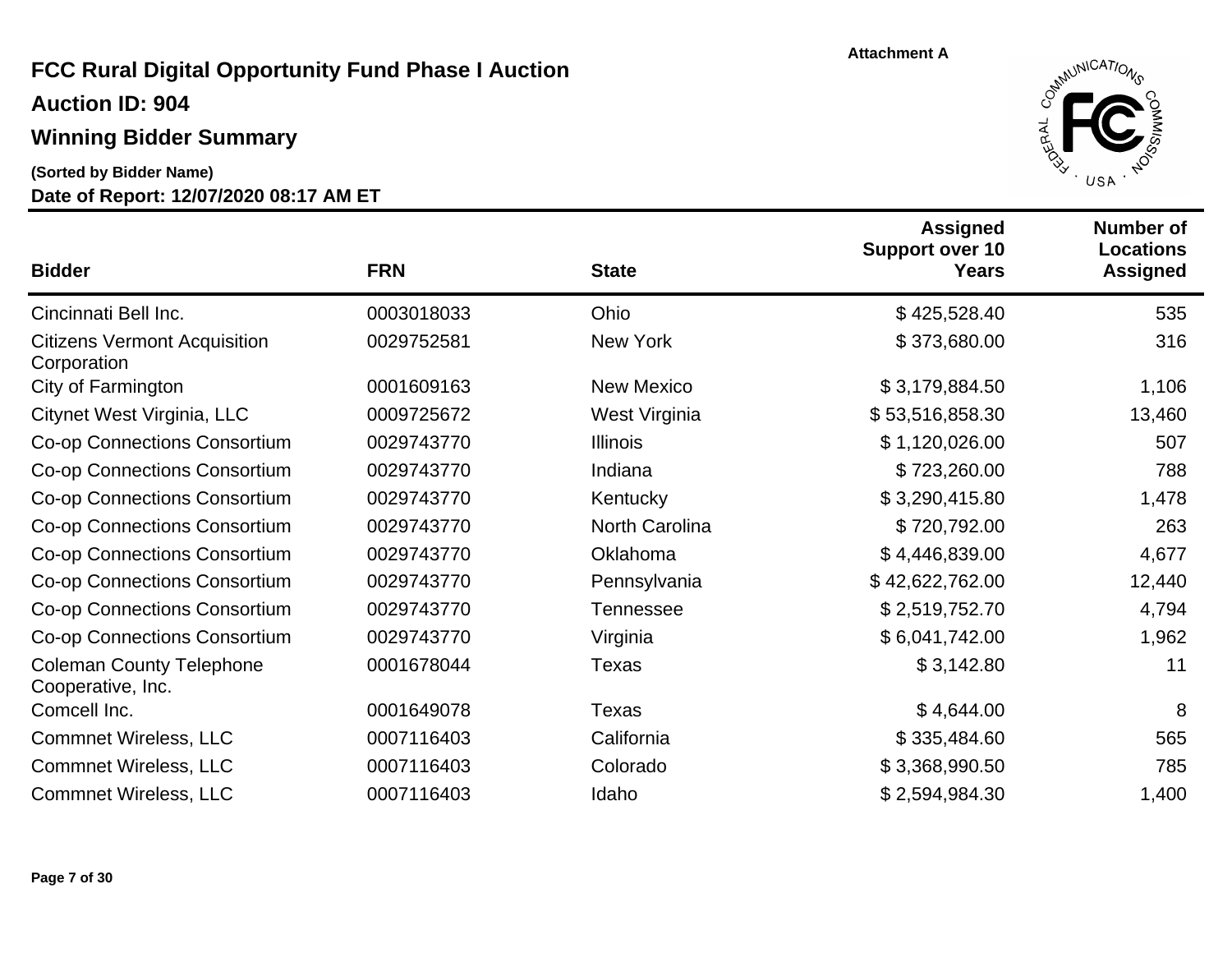#### **Winning Bidder Summary**

**(Sorted by Bidder Name)**



| <b>Bidder</b>                                     | <b>FRN</b> | <b>State</b>      | <b>Assigned</b><br><b>Support over 10</b><br><b>Years</b> | <b>Number of</b><br><b>Locations</b><br><b>Assigned</b> |
|---------------------------------------------------|------------|-------------------|-----------------------------------------------------------|---------------------------------------------------------|
| <b>Commnet Wireless, LLC</b>                      | 0007116403 | Louisiana         | \$131,651.00                                              | 243                                                     |
| <b>Commnet Wireless, LLC</b>                      | 0007116403 | Mississippi       | \$1,019,088.00                                            | 1,343                                                   |
| <b>Commnet Wireless, LLC</b>                      | 0007116403 | Montana           | \$5,964,913.70                                            | 2,078                                                   |
| <b>Commnet Wireless, LLC</b>                      | 0007116403 | <b>New Mexico</b> | \$424,184.00                                              | 236                                                     |
| <b>Commnet Wireless, LLC</b>                      | 0007116403 | Pennsylvania      | \$6,624,682.30                                            | 6,533                                                   |
| <b>Commnet Wireless, LLC</b>                      | 0007116403 | Washington        | \$7,776,005.70                                            | 5,639                                                   |
| <b>Commnet Wireless, LLC</b>                      | 0007116403 | West Virginia     | \$196,952.00                                              | 206                                                     |
| Computer 5, Inc. d/b/a LocalTel<br>Communications | 0014511364 | Washington        | \$48,818,171.30                                           | 12,530                                                  |
| Computer Techniques, Inc. dba CTI<br>Fiber        | 0017141102 | <b>Illinois</b>   | \$8,509.00                                                | 12                                                      |
| <b>Connect Everyone LLC</b>                       | 0029746260 | Alabama           | \$28,734,657.00                                           | 8,155                                                   |
| <b>Connect Everyone LLC</b>                       | 0029746260 | Arizona           | \$61,819,443.30                                           | 22,472                                                  |
| <b>Connect Everyone LLC</b>                       | 0029746260 | Colorado          | \$17,106,769.00                                           | 5,190                                                   |
| <b>Connect Everyone LLC</b>                       | 0029746260 | <b>Illinois</b>   | \$19,233,356.00                                           | 9,534                                                   |
| <b>Connect Everyone LLC</b>                       | 0029746260 | Mississippi       | \$18,130,649.90                                           | 4,256                                                   |
| <b>Connect Everyone LLC</b>                       | 0029746260 | Nevada            | \$51,509,167.40                                           | 20,923                                                  |
| <b>Connect Everyone LLC</b>                       | 0029746260 | Ohio              | \$38,273,659.90                                           | 18,280                                                  |
| <b>Connect Everyone LLC</b>                       | 0029746260 | Pennsylvania      | \$24,513,988.00                                           | 13,792                                                  |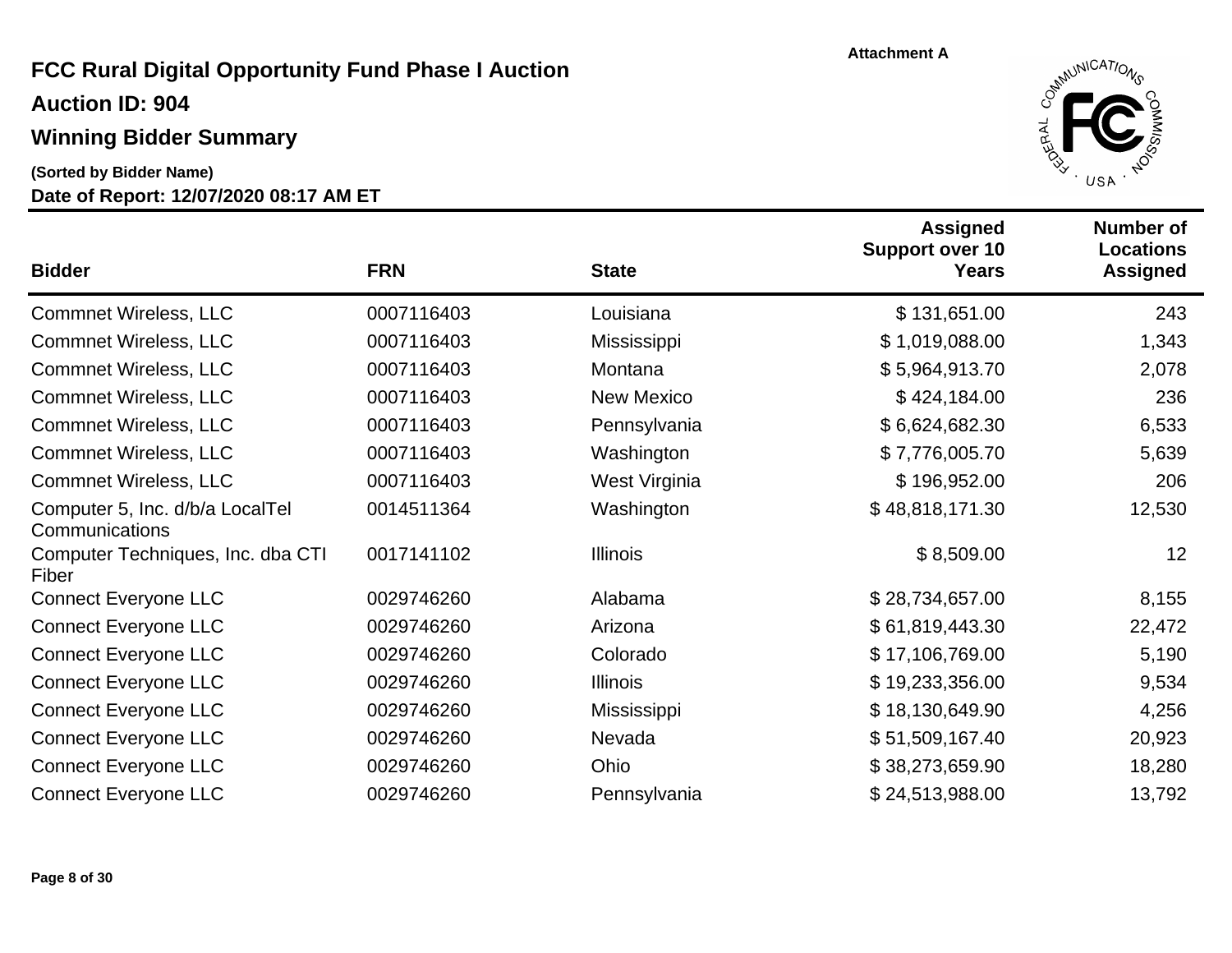## **Winning Bidder Summary**

#### **Date of Report: 12/07/2020 08:17 AM ET (Sorted by Bidder Name)**



| <b>Bidder</b>                                     | <b>FRN</b> | <b>State</b>          | <b>Assigned</b><br><b>Support over 10</b><br><b>Years</b> | <b>Number of</b><br><b>Locations</b><br><b>Assigned</b> |
|---------------------------------------------------|------------|-----------------------|-----------------------------------------------------------|---------------------------------------------------------|
| <b>Connect Everyone LLC</b>                       | 0029746260 | Virginia              | \$9,529,625.40                                            | 5,904                                                   |
| <b>Connecting Rural America</b>                   | 0004339487 | Alabama               | \$10,395,132.20                                           | 3,792                                                   |
| <b>Connecting Rural America</b>                   | 0004339487 | Georgia               | \$1,710,996.00                                            | 555                                                     |
| <b>Connecting Rural America</b>                   | 0004339487 | <b>Illinois</b>       | \$2,040,864.80                                            | 708                                                     |
| <b>Connecting Rural America</b>                   | 0004339487 | <b>North Carolina</b> | \$33,606.00                                               | 21                                                      |
| Consolidated Communications, Inc.                 | 0018633321 | Florida               | \$831,384.00                                              | 227                                                     |
| Consolidated Communications, Inc.                 | 0018633321 | <b>Illinois</b>       | \$424,956.00                                              | 303                                                     |
| Consolidated Communications, Inc.                 | 0018633321 | Maine                 | \$31,067,177.00                                           | 11,513                                                  |
| Consolidated Communications, Inc.                 | 0018633321 | Minnesota             | \$11,126.00                                               | 12                                                      |
| Consolidated Communications, Inc.                 | 0018633321 | New Hampshire         | \$7,361,013.10                                            | 4,644                                                   |
| Consolidated Communications, Inc.                 | 0018633321 | Texas                 | \$140,964.00                                              | 199                                                     |
| Consolidated Communications, Inc.                 | 0018633321 | Vermont               | \$19,036,717.40                                           | 10,123                                                  |
| Consortium 2020                                   | 0029754959 | Arizona               | \$19,787,039.50                                           | 15,636                                                  |
| Consortium 2020                                   | 0029754959 | California            | \$29,131,921.40                                           | 52,456                                                  |
| Consortium 904                                    | 0016085920 | Oklahoma              | \$40,470.00                                               | 120                                                     |
| Consortium of AEG and Heron<br><b>Broadband I</b> | 0029770831 | Michigan              | \$187,669,124.00                                          | 48,449                                                  |
| Consortium of AEG and Heron<br><b>Broadband I</b> | 0029770831 | Minnesota             | \$6,709,428.00                                            | 1,150                                                   |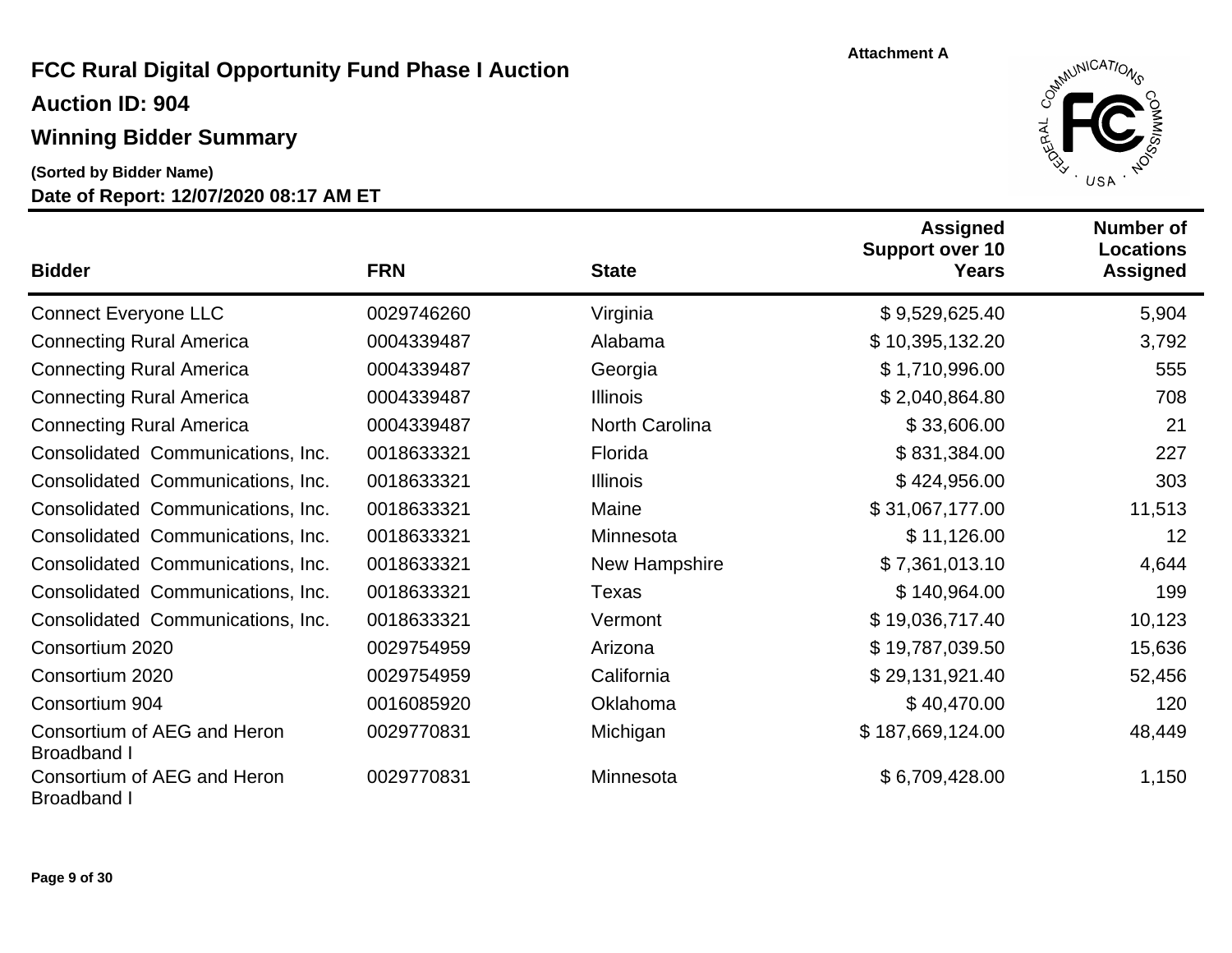## **Auction ID: 904**

## **Winning Bidder Summary**

**(Sorted by Bidder Name)**



| <b>Bidder</b>                                               | <b>FRN</b> | <b>State</b>             | <b>Assigned</b><br><b>Support over 10</b><br><b>Years</b> | <b>Number of</b><br><b>Locations</b><br><b>Assigned</b> |
|-------------------------------------------------------------|------------|--------------------------|-----------------------------------------------------------|---------------------------------------------------------|
| <b>Continental Divide Electric Cooperative</b>              | 0026618306 | <b>New Mexico</b>        | \$38,004,786.20                                           | 8,485                                                   |
| Corn Belt Telephone                                         | 0002592517 | lowa                     | \$42,237.00                                               | 38                                                      |
| Cox Communications, Inc.                                    | 0001834696 | Arizona                  | \$175,042.20                                              | 1,387                                                   |
| Cox Communications, Inc.                                    | 0001834696 | Arkansas                 | \$1,430,663.20                                            | 1,665                                                   |
| Cox Communications, Inc.                                    | 0001834696 | California               | \$2,386,243.70                                            | 3,118                                                   |
| Cox Communications, Inc.                                    | 0001834696 | Kansas                   | \$14,314.50                                               | 102                                                     |
| Cox Communications, Inc.                                    | 0001834696 | Louisiana                | \$686,075.00                                              | 442                                                     |
| Cox Communications, Inc.                                    | 0001834696 | Nebraska                 | \$643,867.00                                              | 185                                                     |
| Cox Communications, Inc.                                    | 0001834696 | Nevada                   | \$286,903.30                                              | 812                                                     |
| Cox Communications, Inc.                                    | 0001834696 | Oklahoma                 | \$93,852.00                                               | 142                                                     |
| Cox Communications, Inc.                                    | 0001834696 | Virginia                 | \$919,559.60                                              | 359                                                     |
| Custer Telephone Cooperative, Inc.                          | 0001623321 | Idaho                    | \$1,954,488.00                                            | 313                                                     |
| Daktel Communications, LLC                                  | 0007266703 | North Dakota             | \$531,894.00                                              | 66                                                      |
| Daviess-Martin County Rural<br><b>Telephone Corporation</b> | 0004328704 | Indiana                  | \$3,565,039.40                                            | 1,371                                                   |
| Digital Connections Inc. dba PRODIGI                        | 0005848759 | West Virginia            | \$8,583,001.40                                            | 4,771                                                   |
| Direct Communications Rockland, Inc.                        | 0004321790 | Idaho                    | \$15,745,252.70                                           | 2,120                                                   |
| DoCoMo Pacific, Inc.                                        | 0004242723 | Northern Mariana Islands | \$3,706,235.00                                            | 530                                                     |
| DTC Cable, Inc.                                             | 0005015607 | New York                 | \$834,597.00                                              | 481                                                     |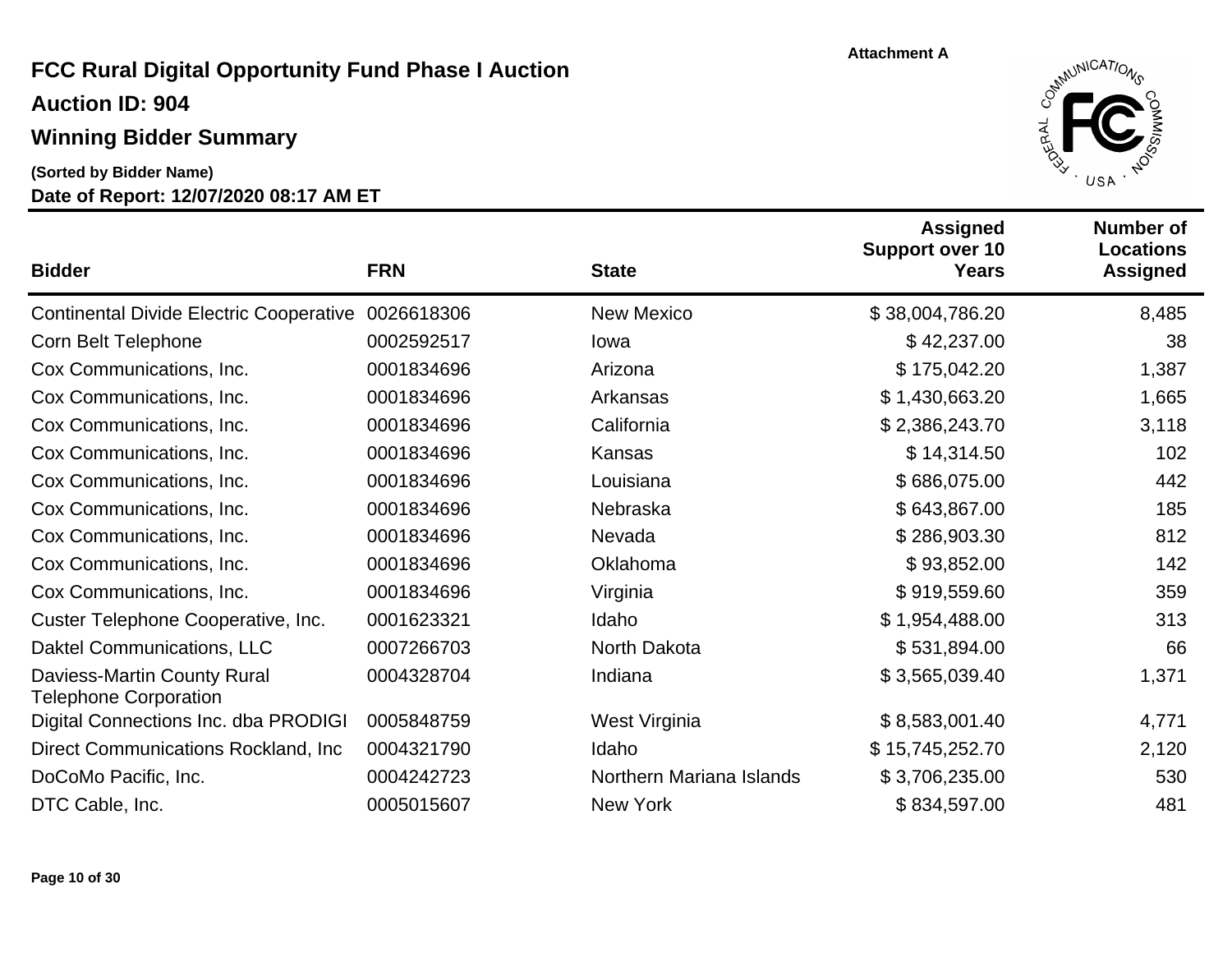## **Auction ID: 904**

### **Winning Bidder Summary**

**(Sorted by Bidder Name)**



| <b>Bidder</b>                                                 | <b>FRN</b> | <b>State</b>      | <b>Assigned</b><br><b>Support over 10</b><br><b>Years</b> | <b>Number of</b><br><b>Locations</b><br><b>Assigned</b> |
|---------------------------------------------------------------|------------|-------------------|-----------------------------------------------------------|---------------------------------------------------------|
| <b>Easton Utilities Commission</b>                            | 0003793726 | Maryland          | \$189,047.60                                              | 909                                                     |
| Emery Telephone dba Emery Telcom                              | 0001607340 | Utah              | \$9,822,853.00                                            | 1,602                                                   |
| <b>Enduring Internet</b>                                      | 0018706002 | <b>New Mexico</b> | \$11,880.00                                               | 83                                                      |
| <b>Enduring Internet</b>                                      | 0018706002 | Wyoming           | \$53,810.00                                               | 309                                                     |
| <b>Etheric Communications LLC</b>                             | 0013358395 | California        | \$248,634,963.10                                          | 64,463                                                  |
| <b>Farmers Mutual Cooperative</b><br><b>Telephone Company</b> | 0004776464 | lowa              | \$12,447.00                                               | 25                                                      |
| <b>Farmers Mutual Telephone Company</b>                       | 0003747722 | Minnesota         | \$759,822.00                                              | 332                                                     |
| <b>Federated Telephone Cooperative</b>                        | 0003741576 | Minnesota         | \$537,399.00                                              | 248                                                     |
| FiberLight, LLC                                               | 0014117139 | Georgia           | \$458,892.20                                              | 687                                                     |
| FiberLight, LLC                                               | 0014117139 | <b>New Mexico</b> | \$246,737.80                                              | 940                                                     |
| FiberLight, LLC                                               | 0014117139 | Virginia          | \$1,067,075.80                                            | 3,038                                                   |
| Fond du Lac Communications Inc                                | 0029221694 | Minnesota         | \$1,046,123.00                                            | 728                                                     |
| Frontier Communications Corporation,<br><b>DIP</b>            | 0029445723 | California        | \$33,379,752.20                                           | 14,943                                                  |
| Frontier Communications Corporation,<br><b>DIP</b>            | 0029445723 | Connecticut       | \$320,106.00                                              | 80                                                      |
| Frontier Communications Corporation,<br><b>DIP</b>            | 0029445723 | Florida           | \$492,732.00                                              | 838                                                     |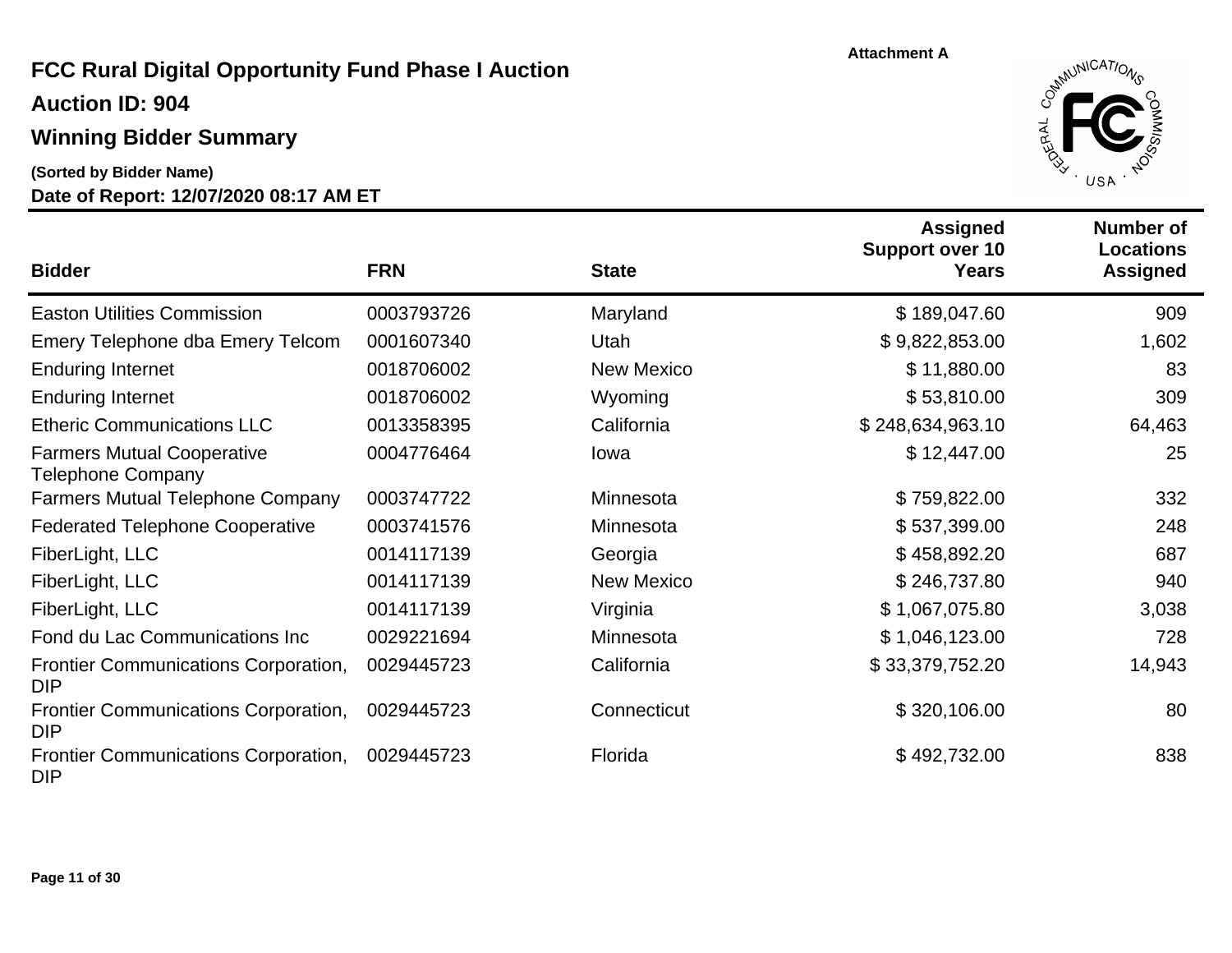**Auction ID: 904**

### **Winning Bidder Summary**

**(Sorted by Bidder Name)**



| <b>Bidder</b>                                             | <b>FRN</b> | <b>State</b>    | <b>Assigned</b><br><b>Support over 10</b><br><b>Years</b> | <b>Number of</b><br>Locations<br><b>Assigned</b> |
|-----------------------------------------------------------|------------|-----------------|-----------------------------------------------------------|--------------------------------------------------|
| <b>Frontier Communications Corporation,</b><br><b>DIP</b> | 0029445723 | <b>Illinois</b> | \$10,139,606.70                                           | 3,315                                            |
| <b>Frontier Communications Corporation,</b><br><b>DIP</b> | 0029445723 | New York        | \$37,291,314.60                                           | 12,226                                           |
| Frontier Communications Corporation,<br>DIP               | 0029445723 | Pennsylvania    | \$40,977,864.00                                           | 15,782                                           |
| <b>Frontier Communications Corporation,</b><br>DIP        | 0029445723 | Texas           | \$673,062.00                                              | 613                                              |
| <b>Frontier Communications Corporation,</b><br>DIP        | 0029445723 | West Virginia   | \$247,626,395.30                                          | 79,391                                           |
| <b>Frontier Communications Northwest,</b><br>LLC          | 0029765211 | Idaho           | \$22,603,097.80                                           | 6,386                                            |
| <b>Frontier Communications Northwest,</b><br>LLC          | 0029765211 | Montana         | \$5,818,165.30                                            | 1,874                                            |
| <b>Frontier Communications Northwest,</b><br>LLC          | 0029765211 | Oregon          | \$8,715,378.00                                            | 3,706                                            |
| <b>Frontier Communications Northwest,</b><br><b>LLC</b>   | 0029765211 | Washington      | \$20,066,009.70                                           | 9,370                                            |
| <b>Gardonville Cooperative Telephone</b><br>Association   | 0004320164 | Minnesota       | \$63,903.00                                               | 24                                               |
| GigaBeam Networks, LLC                                    | 0018473223 | Virginia        | \$92.00                                                   |                                                  |
| GigaBeam Networks, LLC                                    | 0018473223 | West Virginia   | \$28,067,789.20                                           | 9,071                                            |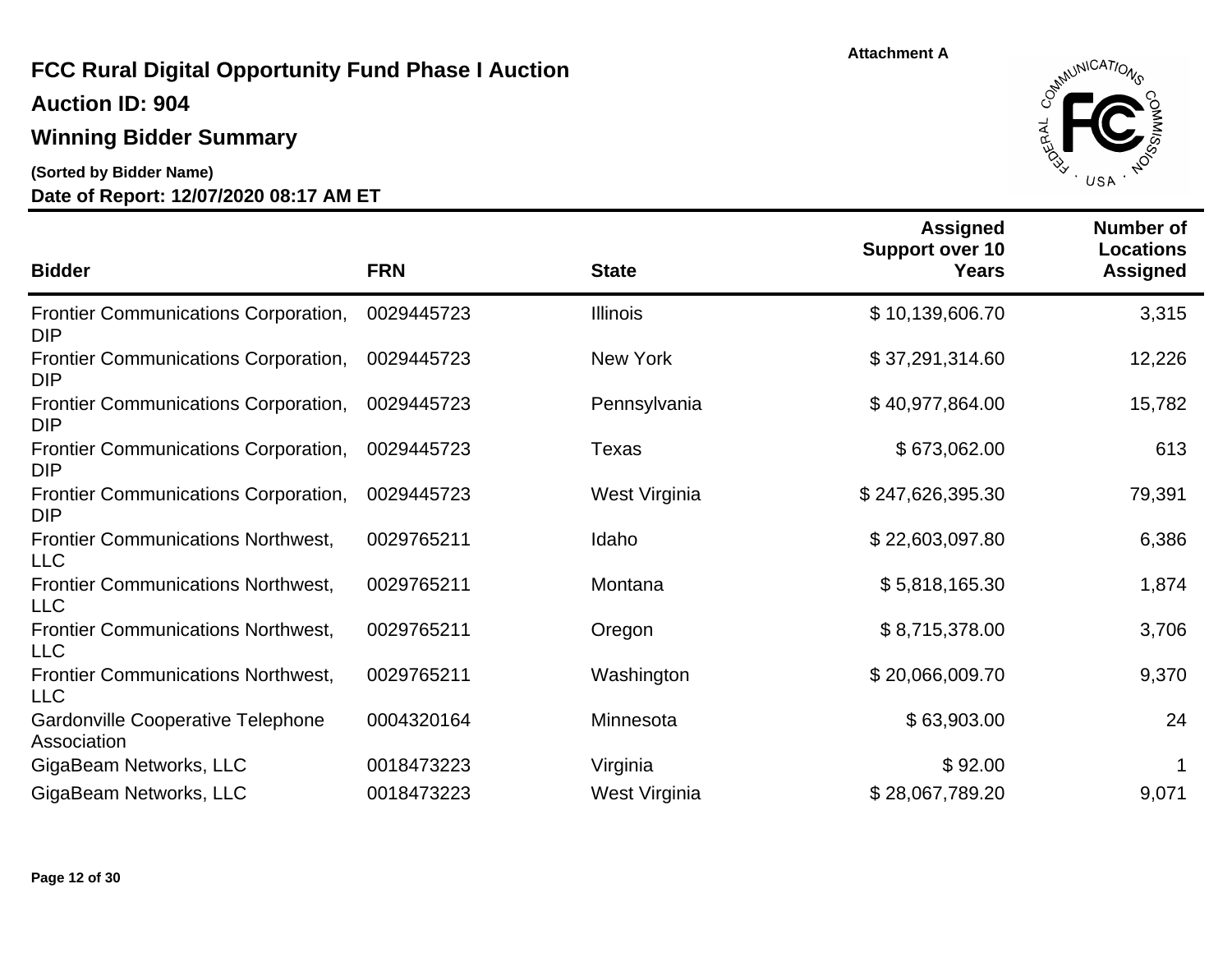**Auction ID: 904**

### **Winning Bidder Summary**

**(Sorted by Bidder Name)**



| <b>Bidder</b>                                              | <b>FRN</b> | <b>State</b>    | <b>Assigned</b><br><b>Support over 10</b><br><b>Years</b> | <b>Number of</b><br><b>Locations</b><br><b>Assigned</b> |
|------------------------------------------------------------|------------|-----------------|-----------------------------------------------------------|---------------------------------------------------------|
| <b>Grain Communications Opportunity</b><br>Fund II, L.P.   | 0029662251 | California      | \$5,475,647.80                                            | 1,620                                                   |
| <b>Grain Communications Opportunity</b><br>Fund II, L.P.   | 0029662251 | Nebraska        | \$19,816.40                                               | 116                                                     |
| <b>Grain Communications Opportunity</b><br>Fund II, L.P.   | 0029662251 | Oregon          | \$13,677,209.40                                           | 4,151                                                   |
| <b>Great Plains Consortium</b>                             | 0003741550 | Minnesota       | \$81,700.60                                               | 402                                                     |
| <b>Great Plains Consortium</b>                             | 0003741550 | North Dakota    | \$15,582.00                                               | 3                                                       |
| <b>Great Plains Consortium</b>                             | 0003741550 | South Dakota    | \$3,330,590.70                                            | 1,474                                                   |
| H&B Communication's, Inc.                                  | 0002331601 | Kansas          | \$11,301.60                                               | 47                                                      |
| <b>Halstad Telephone Company</b>                           | 0003744224 | Minnesota       | \$3,118,056.40                                            | 603                                                     |
| <b>Halstad Telephone Company</b>                           | 0003744224 | North Dakota    | \$9,023,062.00                                            | 1,217                                                   |
| Hamilton County Telephone Co-op                            | 0004323499 | <b>Illinois</b> | \$7,796,825.30                                            | 2,351                                                   |
| Hamilton Long Distance Company                             | 0003708013 | Nebraska        | \$128,560.30                                              | 167                                                     |
| <b>Hankins Information Technology</b>                      | 0027344498 | California      | \$2,171,844.50                                            | 3,727                                                   |
| Hawaii Dialogix Telecom LLC                                | 0023933112 | <b>Illinois</b> | \$5,687,249.00                                            | 1,364                                                   |
| Hawaii Dialogix Telecom LLC                                | 0023933112 | Michigan        | \$219,918.00                                              | 15                                                      |
| Hawaii Dialogix Telecom LLC                                | 0023933112 | Ohio            | \$102,786.00                                              | 16                                                      |
| Heart of the Catskills Comm. Inc., dba<br><b>MTC Cable</b> | 0004984837 | New York        | \$398,574.00                                              | 188                                                     |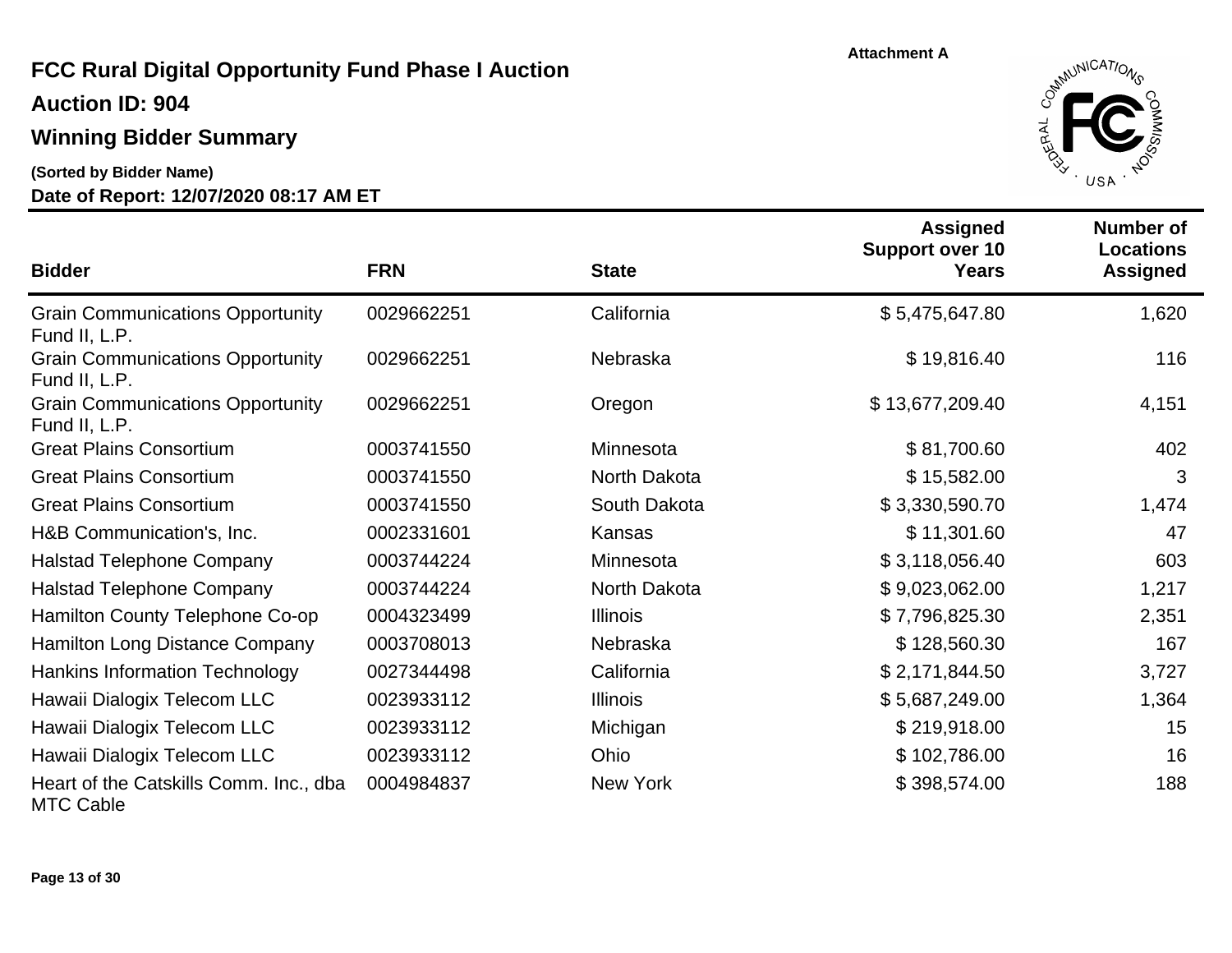## **Winning Bidder Summary**

**Date of Report: 12/07/2020 08:17 AM ET (Sorted by Bidder Name)**



| <b>Bidder</b>                      | <b>FRN</b> | <b>State</b>    | <b>Assigned</b><br><b>Support over 10</b><br>Years | <b>Number of</b><br><b>Locations</b><br><b>Assigned</b> |
|------------------------------------|------------|-----------------|----------------------------------------------------|---------------------------------------------------------|
| Home Communications, Inc.          | 0010627446 | Kansas          | \$15,540.00                                        | 54                                                      |
| HomeTown Broadband, Inc.           | 0029677846 | Arkansas        | \$1,424,229.00                                     | 1,295                                                   |
| Horizon Communications, Inc.       | 0016300493 | Wyoming         | \$2,033,292.00                                     | 609                                                     |
| Horry Telephone Cooperative, Inc.  | 0001886944 | South Carolina  | \$729,554.50                                       | 2,267                                                   |
| Hotwire Communications, Ltd        | 0009846494 | Florida         | \$5,150,040.00                                     | 3,233                                                   |
| Hughes Network Systems, LLC        | 0017434911 | Rhode Island    | \$1,273,784.00                                     | 3,678                                                   |
| IdeaTek Telcom, LLC                | 0015798648 | Kansas          | \$23,590.60                                        | 89                                                      |
| KanOkla Telephone Association      | 0004362364 | Kansas          | \$15,966.00                                        | 59                                                      |
| KanOkla Telephone Association      | 0004362364 | Oklahoma        | \$10,572.00                                        | 31                                                      |
| Lakeland Communications Group, LLC | 0003744398 | Wisconsin       | \$408,952.00                                       | 550                                                     |
| <b>LICT Corporation</b>            | 0007759178 | California      | \$1,063,513.10                                     | 235                                                     |
| <b>LICT Corporation</b>            | 0007759178 | lowa            | \$71,984.70                                        | 98                                                      |
| <b>LICT Corporation</b>            | 0007759178 | Wisconsin       | \$540,329.00                                       | 302                                                     |
| LigTel Communications, Inc.        | 0007770084 | Indiana         | \$385,924.00                                       | 416                                                     |
| LR Communications, Inc.            | 0014024640 | Kansas          | \$13,974.00                                        | 24                                                      |
| <b>LTD Broadband LLC</b>           | 0020926788 | California      | \$187,506,059.70                                   | 76,856                                                  |
| <b>LTD Broadband LLC</b>           | 0020926788 | Colorado        | \$69,016,527.10                                    | 11,518                                                  |
| <b>LTD Broadband LLC</b>           | 0020926788 | <b>Illinois</b> | \$103,247,994.10                                   | 42,503                                                  |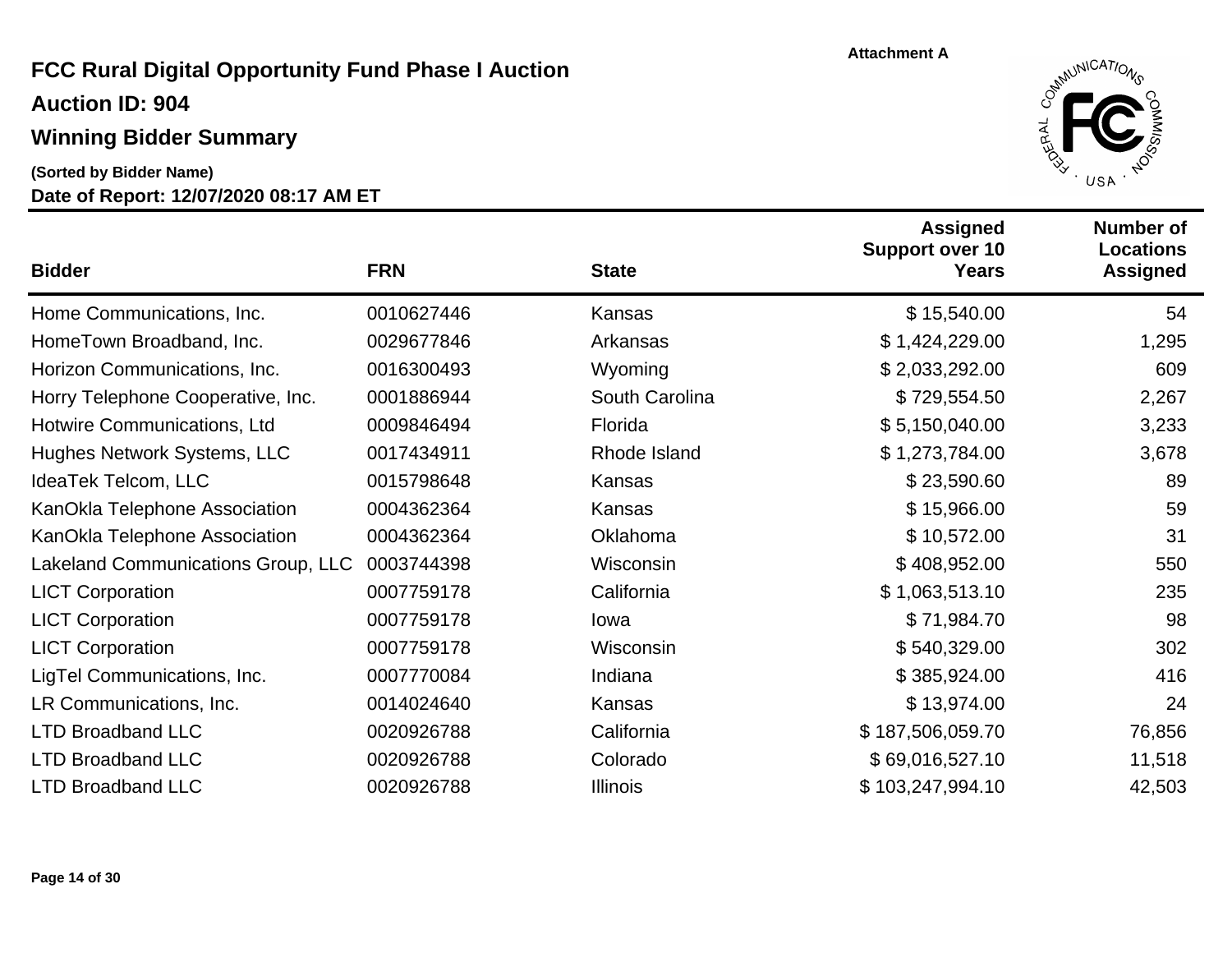**Auction ID: 904**

#### **Winning Bidder Summary**

**(Sorted by Bidder Name)**



| <b>Bidder</b>                                         | <b>FRN</b> | <b>State</b>    | <b>Assigned</b><br><b>Support over 10</b><br><b>Years</b> | Number of<br><b>Locations</b><br><b>Assigned</b> |
|-------------------------------------------------------|------------|-----------------|-----------------------------------------------------------|--------------------------------------------------|
| <b>LTD Broadband LLC</b>                              | 0020926788 | Indiana         | \$54,456,917.90                                           | 31,330                                           |
| <b>LTD Broadband LLC</b>                              | 0020926788 | lowa            | \$23,184,786.30                                           | 12,916                                           |
| <b>LTD Broadband LLC</b>                              | 0020926788 | Kansas          | \$3,228,948.00                                            | 2,122                                            |
| <b>LTD Broadband LLC</b>                              | 0020926788 | Minnesota       | \$311,877,936.40                                          | 102,005                                          |
| <b>LTD Broadband LLC</b>                              | 0020926788 | <b>Missouri</b> | \$158,793,688.30                                          | 52,812                                           |
| <b>LTD Broadband LLC</b>                              | 0020926788 | Nebraska        | \$33,228,644.40                                           | 28,729                                           |
| <b>LTD Broadband LLC</b>                              | 0020926788 | North Dakota    | \$8,574,318.00                                            | 831                                              |
| <b>LTD Broadband LLC</b>                              | 0020926788 | Ohio            | \$8,179,419.00                                            | 4,766                                            |
| <b>LTD Broadband LLC</b>                              | 0020926788 | Oklahoma        | \$81,098,352.90                                           | 39,889                                           |
| <b>LTD Broadband LLC</b>                              | 0020926788 | South Dakota    | \$46,588,453.80                                           | 7,481                                            |
| <b>LTD Broadband LLC</b>                              | 0020926788 | Texas           | \$42,668,488.60                                           | 26,260                                           |
| <b>LTD Broadband LLC</b>                              | 0020926788 | Wisconsin       | \$189,270,184.10                                          | 88,070                                           |
| <b>MARQUETTE-ADAMS TELEPHONE</b><br>COOPERATIVE, INC. | 0003774023 | Wisconsin       | \$55,378.00                                               | 66                                               |
| <b>MCC Network Services, LLC</b>                      | 0025942202 | <b>Illinois</b> | \$36,204.00                                               | 72                                               |
| <b>Mediacom Communications</b><br>Corporation         | 0007282312 | Alabama         | \$1,449,630.10                                            | 5,700                                            |
| <b>Mediacom Communications</b><br>Corporation         | 0007282312 | Florida         | \$93,814.20                                               | 507                                              |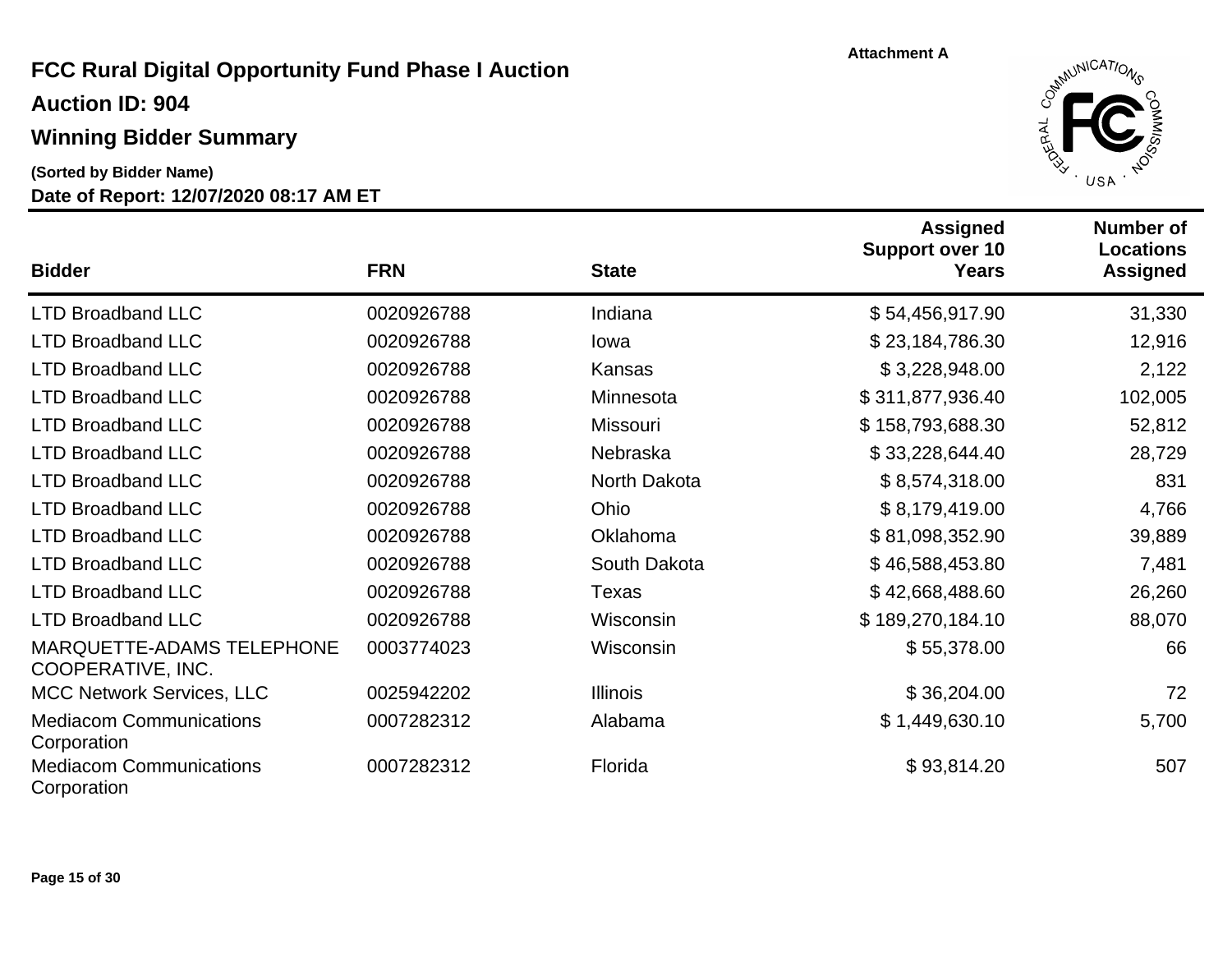**Auction ID: 904**

### **Winning Bidder Summary**

**(Sorted by Bidder Name)**



| <b>Bidder</b>                                                | <b>FRN</b> | <b>State</b>          | <b>Assigned</b><br><b>Support over 10</b><br><b>Years</b> | <b>Number of</b><br><b>Locations</b><br><b>Assigned</b> |
|--------------------------------------------------------------|------------|-----------------------|-----------------------------------------------------------|---------------------------------------------------------|
| <b>Mediacom Communications</b><br>Corporation                | 0007282312 | Georgia               | \$407,683.90                                              | 1,824                                                   |
| <b>Mediacom Communications</b><br>Corporation                | 0007282312 | <b>North Carolina</b> | \$303,526.80                                              | 1,721                                                   |
| MEI Telecom, Inc.                                            | 0023107519 | Michigan              | \$479,789.10                                              | 175                                                     |
| Mercury Wireless, Inc.                                       | 0018603027 | <b>Illinois</b>       | \$5,109,552.80                                            | 9,633                                                   |
| Mercury Wireless, Inc.                                       | 0018603027 | Indiana               | \$9,746,150.00                                            | 20,961                                                  |
| Mercury Wireless, Inc.                                       | 0018603027 | Kansas                | \$147,073.60                                              | 765                                                     |
| Mercury Wireless, Inc.                                       | 0018603027 | Michigan              | \$37,598,649.40                                           | 77,925                                                  |
| Mercury Wireless, Inc.                                       | 0018603027 | <b>Missouri</b>       | \$4,254,918.50                                            | 14,094                                                  |
| Mercury Wireless, Inc.                                       | 0018603027 | Ohio                  | \$11,454,497.70                                           | 44,306                                                  |
| Micrologic Inc.                                              | 0018675256 | West Virginia         | \$10,036,047.70                                           | 2,076                                                   |
| <b>Midcontinent Communications</b>                           | 0002621951 | Minnesota             | \$4,453,803.70                                            | 6,058                                                   |
| <b>Midcontinent Communications</b>                           | 0002621951 | North Dakota          | \$184,168.80                                              | 206                                                     |
| <b>Midcontinent Communications</b>                           | 0002621951 | South Dakota          | \$322,500.50                                              | 242                                                     |
| <b>Miles Communications LLC</b>                              | 0003734951 | lowa                  | \$316,641.00                                              | 106                                                     |
| Minnesota Connections c/o<br><b>Consolidated Tel Company</b> | 0003742467 | Minnesota             | \$2,040,278.70                                            | 979                                                     |
| Mountain View Telephone Company                              | 0001730944 | Arkansas              | \$298,572.00                                              | 43                                                      |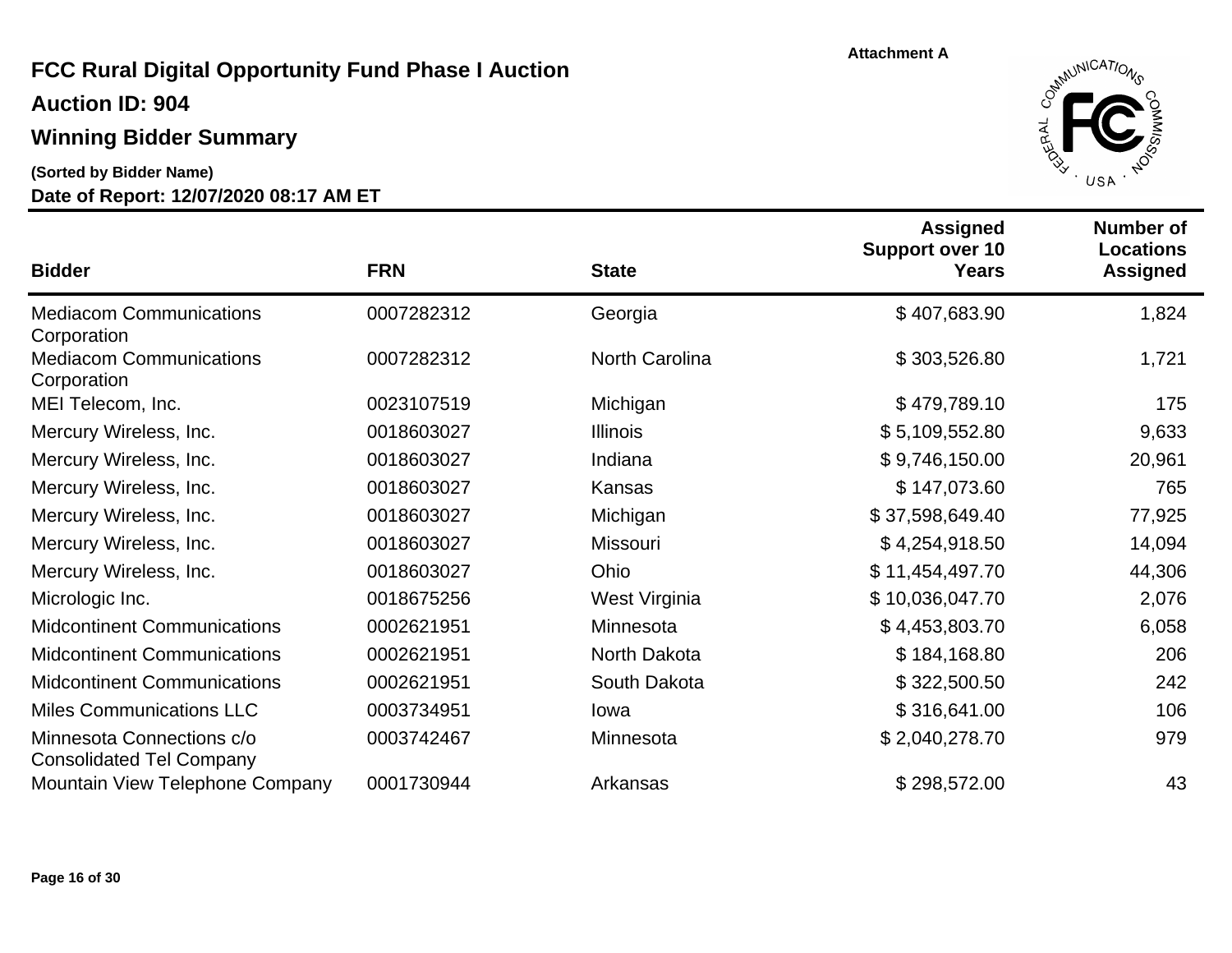**Auction ID: 904**

## **Winning Bidder Summary**

**(Sorted by Bidder Name)**



| <b>Bidder</b>                                    | <b>FRN</b> | <b>State</b>     | <b>Assigned</b><br><b>Support over 10</b><br><b>Years</b> | <b>Number of</b><br><b>Locations</b><br><b>Assigned</b> |
|--------------------------------------------------|------------|------------------|-----------------------------------------------------------|---------------------------------------------------------|
| <b>Mountain West Technologies</b><br>Corporation | 0015643182 | Wyoming          | \$141,801.20                                              | 690                                                     |
| NBVDS Investment, L.L.C.                         | 0017194986 | Oklahoma         | \$1,655,443.40                                            | 2,387                                                   |
| Net Ops Communications, LLC                      | 0025394529 | Texas            | \$69,676.40                                               | 1,586                                                   |
| <b>Newport Utilities</b>                         | 0027152438 | Tennessee        | \$159,492.00                                              | 59                                                      |
| <b>NexTier Consortium</b>                        | 0029756582 | Alabama          | \$1,368,306.90                                            | 4,116                                                   |
| <b>NexTier Consortium</b>                        | 0029756582 | Arkansas         | \$32,255,788.20                                           | 10,739                                                  |
| <b>NexTier Consortium</b>                        | 0029756582 | Georgia          | \$161,124.00                                              | 281                                                     |
| <b>NexTier Consortium</b>                        | 0029756582 | <b>Illinois</b>  | \$2,646,496.40                                            | 815                                                     |
| <b>NexTier Consortium</b>                        | 0029756582 | Louisiana        | \$1,710,200.30                                            | 1,639                                                   |
| <b>NexTier Consortium</b>                        | 0029756582 | Michigan         | \$627,072.00                                              | 537                                                     |
| <b>NexTier Consortium</b>                        | 0029756582 | Mississippi      | \$45,169,908.90                                           | 11,693                                                  |
| <b>NexTier Consortium</b>                        | 0029756582 | <b>Missouri</b>  | \$2,108,576.90                                            | 2,011                                                   |
| <b>NexTier Consortium</b>                        | 0029756582 | <b>Ohio</b>      | \$1,081,309.10                                            | 7,568                                                   |
| <b>NexTier Consortium</b>                        | 0029756582 | Oregon           | \$11,152,903.10                                           | 1,762                                                   |
| <b>NexTier Consortium</b>                        | 0029756582 | Pennsylvania     | \$5,105,375.70                                            | 4,460                                                   |
| <b>NexTier Consortium</b>                        | 0029756582 | <b>Tennessee</b> | \$9,648,243.20                                            | 12,895                                                  |
| <b>NexTier Consortium</b>                        | 0029756582 | Texas            | \$3,276,899.00                                            | 14,498                                                  |
| <b>NexTier Consortium</b>                        | 0029756582 | Virginia         | \$9,975,489.60                                            | 7,595                                                   |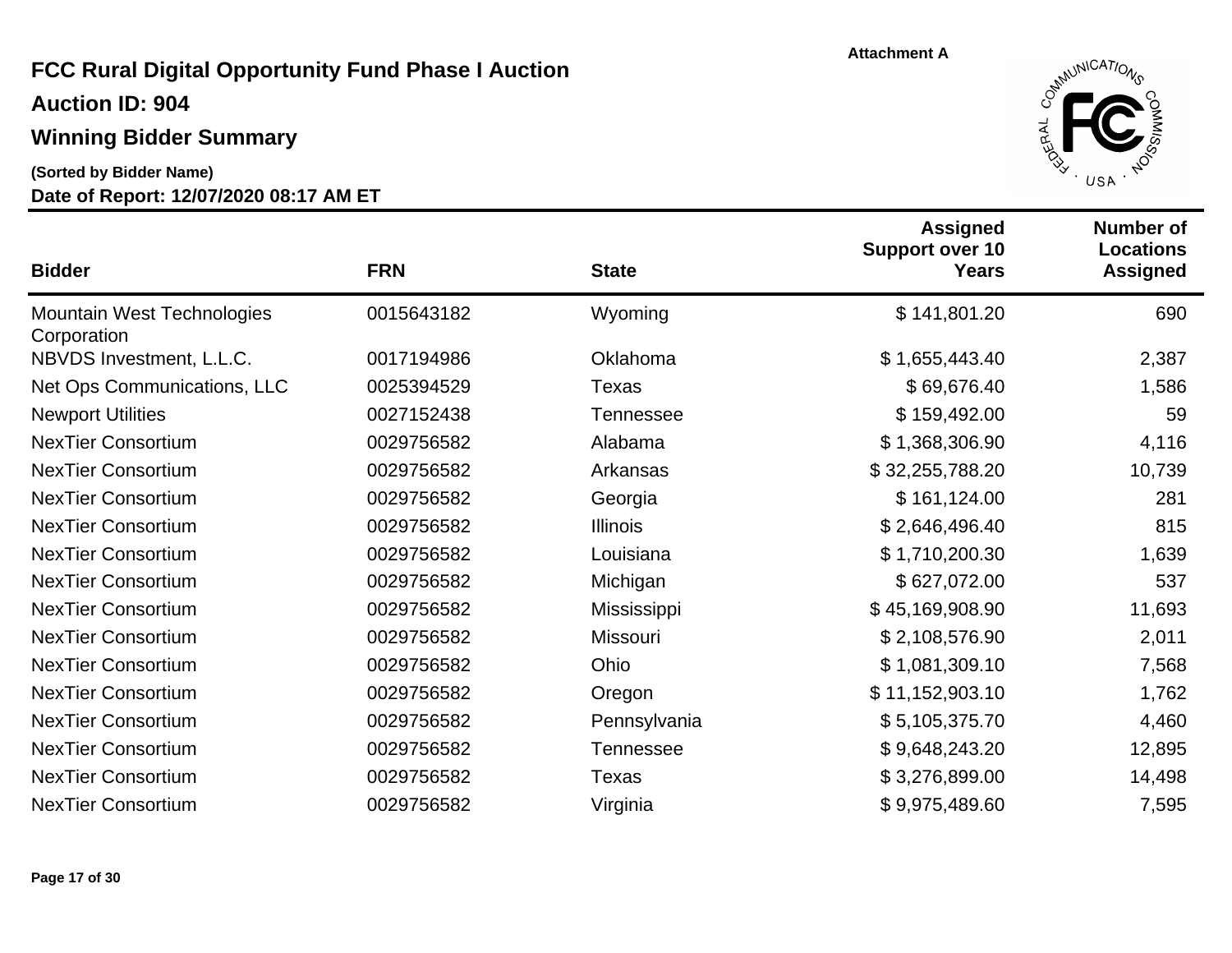**Auction ID: 904**

### **Winning Bidder Summary**

**(Sorted by Bidder Name)**



| <b>Bidder</b>                                 | <b>FRN</b> | <b>State</b>      | <b>Assigned</b><br><b>Support over 10</b><br><b>Years</b> | <b>Number of</b><br><b>Locations</b><br><b>Assigned</b> |
|-----------------------------------------------|------------|-------------------|-----------------------------------------------------------|---------------------------------------------------------|
| NMSURF, Inc.                                  | 0018795427 | <b>New Mexico</b> | \$26,964.00                                               | 212                                                     |
| Northeast Missouri Rural Telephone<br>Company | 0004337044 | Missouri          | \$60,126.00                                               | 7                                                       |
| Northern Arapaho Tribal Industries            | 0020993077 | Wyoming           | \$7,799,035.00                                            | 2,408                                                   |
| Nova Cablevision, Inc.                        | 0004962015 | <b>Illinois</b>   | \$785,400.00                                              | 155                                                     |
| <b>NRTC Phase I RDOF Consortium</b>           | 0018539916 | Alabama           | \$169,652.90                                              | 3,042                                                   |
| <b>NRTC Phase I RDOF Consortium</b>           | 0018539916 | Georgia           | \$9,925,188.20                                            | 7,420                                                   |
| <b>NRTC Phase I RDOF Consortium</b>           | 0018539916 | Indiana           | \$19,791,000.70                                           | 30,318                                                  |
| <b>NRTC Phase I RDOF Consortium</b>           | 0018539916 | lowa              | \$356,440.10                                              | 305                                                     |
| <b>NRTC Phase I RDOF Consortium</b>           | 0018539916 | Louisiana         | \$1,283,546.30                                            | 652                                                     |
| <b>NRTC Phase I RDOF Consortium</b>           | 0018539916 | Michigan          | \$59,402,901.70                                           | 44,534                                                  |
| <b>NRTC Phase I RDOF Consortium</b>           | 0018539916 | Mississippi       | \$32,399,695.30                                           | 14,222                                                  |
| <b>NRTC Phase I RDOF Consortium</b>           | 0018539916 | <b>Missouri</b>   | \$1,682,687.60                                            | 644                                                     |
| <b>NRTC Phase I RDOF Consortium</b>           | 0018539916 | New Hampshire     | \$6,884,633.60                                            | 7,663                                                   |
| <b>NRTC Phase I RDOF Consortium</b>           | 0018539916 | Oregon            | \$2,210,256.20                                            | 1,720                                                   |
| <b>NRTC Phase I RDOF Consortium</b>           | 0018539916 | South Carolina    | \$45,666.00                                               | 34                                                      |
| <b>NRTC Phase I RDOF Consortium</b>           | 0018539916 | Vermont           | \$9,559,117.70                                            | 6,875                                                   |
| <b>NRTC Phase I RDOF Consortium</b>           | 0018539916 | Virginia          | \$11,878,740.80                                           | 7,670                                                   |
| <b>NRTC Phase I RDOF Consortium</b>           | 0018539916 | Washington        | \$1,125,151.10                                            | 236                                                     |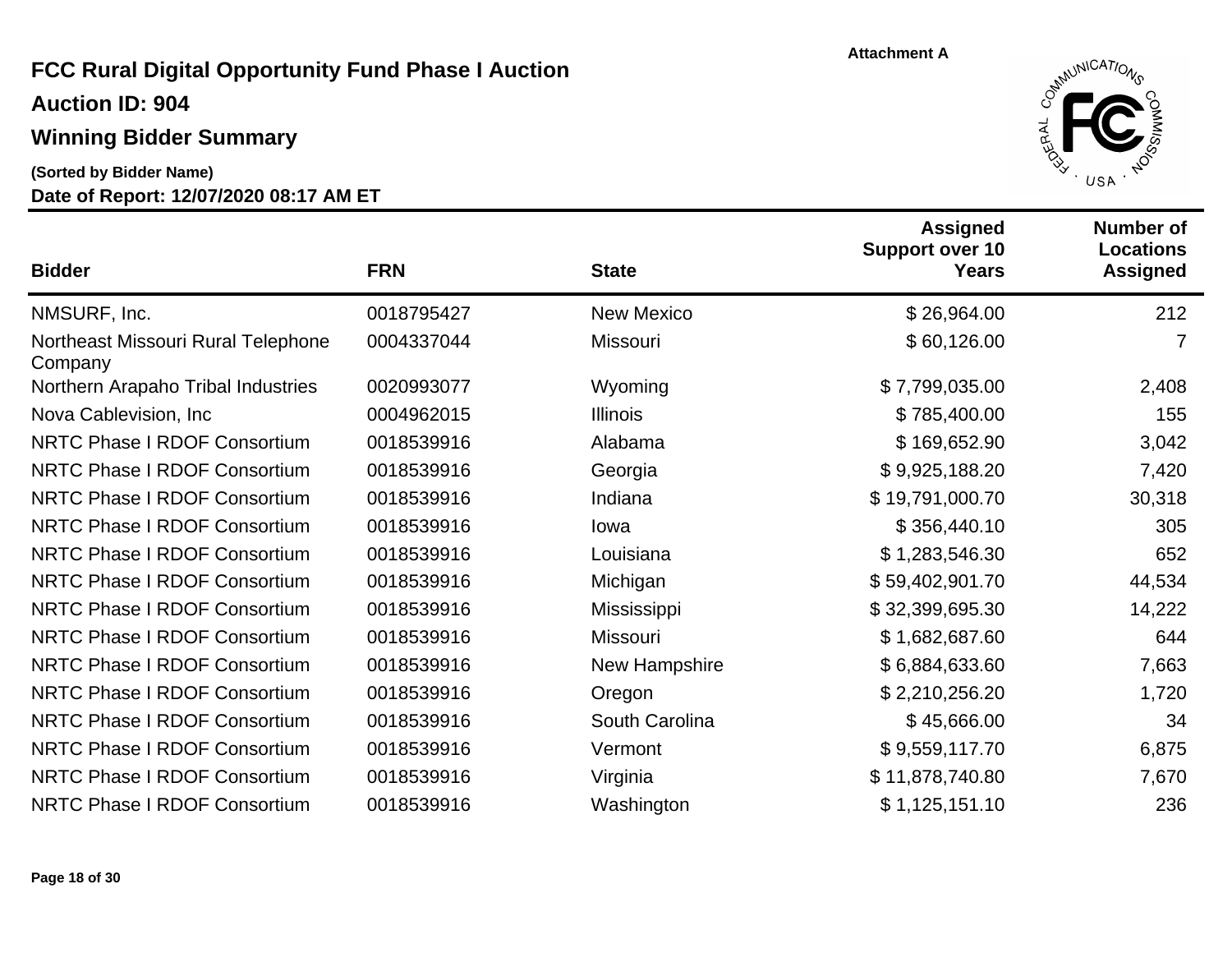**Auction ID: 904**

## **Winning Bidder Summary**

**(Sorted by Bidder Name)**



| <b>Bidder</b>                                    | <b>FRN</b> | <b>State</b>   | <b>Assigned</b><br><b>Support over 10</b><br><b>Years</b> | <b>Number of</b><br><b>Locations</b><br><b>Assigned</b> |
|--------------------------------------------------|------------|----------------|-----------------------------------------------------------|---------------------------------------------------------|
| NTS Communications, LLC                          | 0004266938 | Texas          | \$8,923.00                                                | 13                                                      |
| One Ring Networks, Inc.                          | 0027986132 | California     | \$68,385.00                                               | 1,170                                                   |
| One Ring Networks, Inc.                          | 0027986132 | Georgia        | \$60,102.50                                               | 810                                                     |
| One Ring Networks, Inc.                          | 0027986132 | Maryland       | \$9,227.50                                                | 81                                                      |
| Palmetto Telephone Communications,<br><b>LLC</b> | 0003741386 | South Carolina | \$570,024.00                                              | 264                                                     |
| Paul Bunyan Rural Telephone<br>Cooperative       | 0002644953 | Minnesota      | \$16,307,892.10                                           | 5,088                                                   |
| Pembroke Telephone Company, Inc.                 | 0003715885 | Georgia        | \$1,053,063.00                                            | 601                                                     |
| Peoples Communication, LLC.                      | 0004943221 | Texas          | \$4,140.00                                                | 4                                                       |
| Peoples Telecom, LLC                             | 0001792829 | Kentucky       | \$5,668,121.40                                            | 2,431                                                   |
| Pine Belt Communications, Inc.                   | 0001754183 | Alabama        | \$11,126,003.10                                           | 4,220                                                   |
| Pine Cellular Phones, Inc.                       | 0012882643 | Oklahoma       | \$2,303,742.10                                            | 2,459                                                   |
| <b>Pinpoint Bidding Coalition</b>                | 0001566983 | Nebraska       | \$31,254.00                                               | 32                                                      |
| Pioneer Long Distance, Inc.                      | 0003728615 | Oklahoma       | \$50,994.00                                               | 1,346                                                   |
| Pioneer Wireless, Inc.                           | 0011283405 | Maine          | \$5,543,142.00                                            | 1,638                                                   |
| Plains Internet, LLC                             | 0025360173 | Kansas         | \$9,834.00                                                | 3                                                       |
| Plains Internet, LLC                             | 0025360173 | Texas          | \$4,074.00                                                | 4                                                       |
| Plains Internet, LLC                             | 0025360173 | Wyoming        | \$331,716.00                                              | 243                                                     |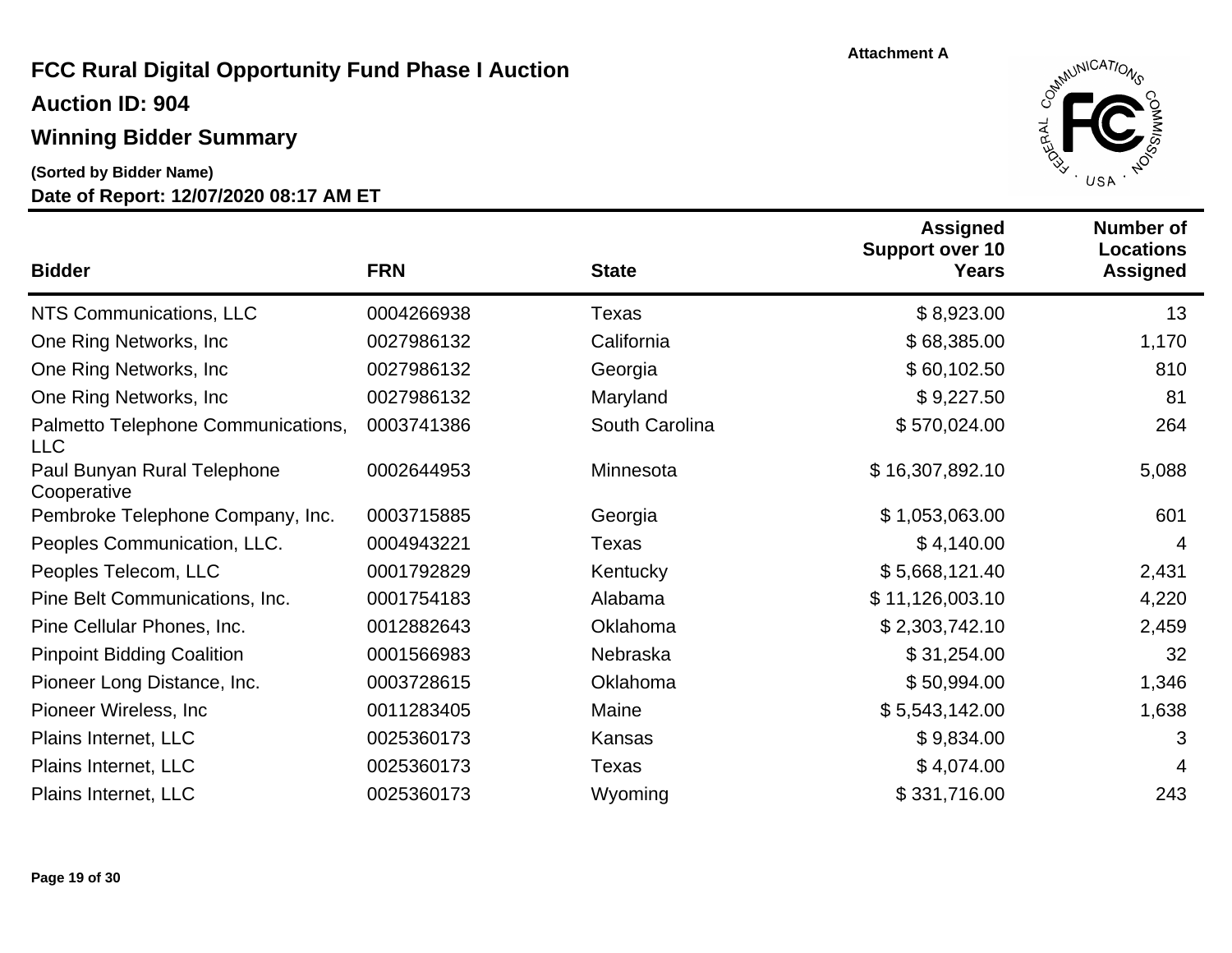**Auction ID: 904**

## **Winning Bidder Summary**

**(Sorted by Bidder Name)**



| <b>Bidder</b>                               | <b>FRN</b> | <b>State</b>      | <b>Assigned</b><br><b>Support over 10</b><br><b>Years</b> | <b>Number of</b><br><b>Locations</b><br><b>Assigned</b> |
|---------------------------------------------|------------|-------------------|-----------------------------------------------------------|---------------------------------------------------------|
| Plateau Telecommunications,<br>Incorporated | 0003800570 | <b>New Mexico</b> | \$3,150.00                                                | $\overline{2}$                                          |
| Point Broadband Fiber Holding, LLC          | 0028957306 | Alabama           | \$51,040,733.50                                           | 21,818                                                  |
| Point Broadband Fiber Holding, LLC          | 0028957306 | Georgia           | \$4,241,074.70                                            | 2,000                                                   |
| Point Broadband Fiber Holding, LLC          | 0028957306 | Michigan          | \$11,429,098.90                                           | 5,918                                                   |
| Point Broadband Fiber Holding, LLC          | 0028957306 | <b>New York</b>   | \$6,559,460.00                                            | 2,568                                                   |
| Point Broadband Fiber Holding, LLC          | 0028957306 | Virginia          | \$5,144,046.00                                            | 2,168                                                   |
| Prospero Broadband Consortium               | 0029700937 | Arkansas          | \$50,921,578.70                                           | 36,969                                                  |
| Prospero Broadband Consortium               | 0029700937 | Mississippi       | \$42,351,227.10                                           | 14,333                                                  |
| Prospero Broadband Consortium               | 0029700937 | <b>Tennessee</b>  | \$7,093,203.00                                            | 10,497                                                  |
| PVT NetWorks, Inc.                          | 0001612555 | <b>New Mexico</b> | \$12,039.00                                               | 38                                                      |
| QCOL, Inc.                                  | 0019663095 | Pennsylvania      | \$235,146.00                                              | 88                                                      |
| <b>RC Technologies</b>                      | 0003728680 | South Dakota      | \$263,796.00                                              | 118                                                     |
| <b>RDOF USA Consortium</b>                  | 0029740594 | Alabama           | \$73,217,003.70                                           | 36,248                                                  |
| <b>RDOF USA Consortium</b>                  | 0029740594 | California        | \$819,773.20                                              | 1,552                                                   |
| <b>RDOF USA Consortium</b>                  | 0029740594 | Kentucky          | \$57,041.00                                               | 60                                                      |
| RDOF USA Consortium                         | 0029740594 | Mississippi       | \$32,487,629.80                                           | 15,341                                                  |
| <b>RDOF USA Consortium</b>                  | 0029740594 | <b>Tennessee</b>  | \$5,462,575.00                                            | 10,629                                                  |
| Redzone Wireless, LLC                       | 0026369231 | Maine             | \$507,752.00                                              | 755                                                     |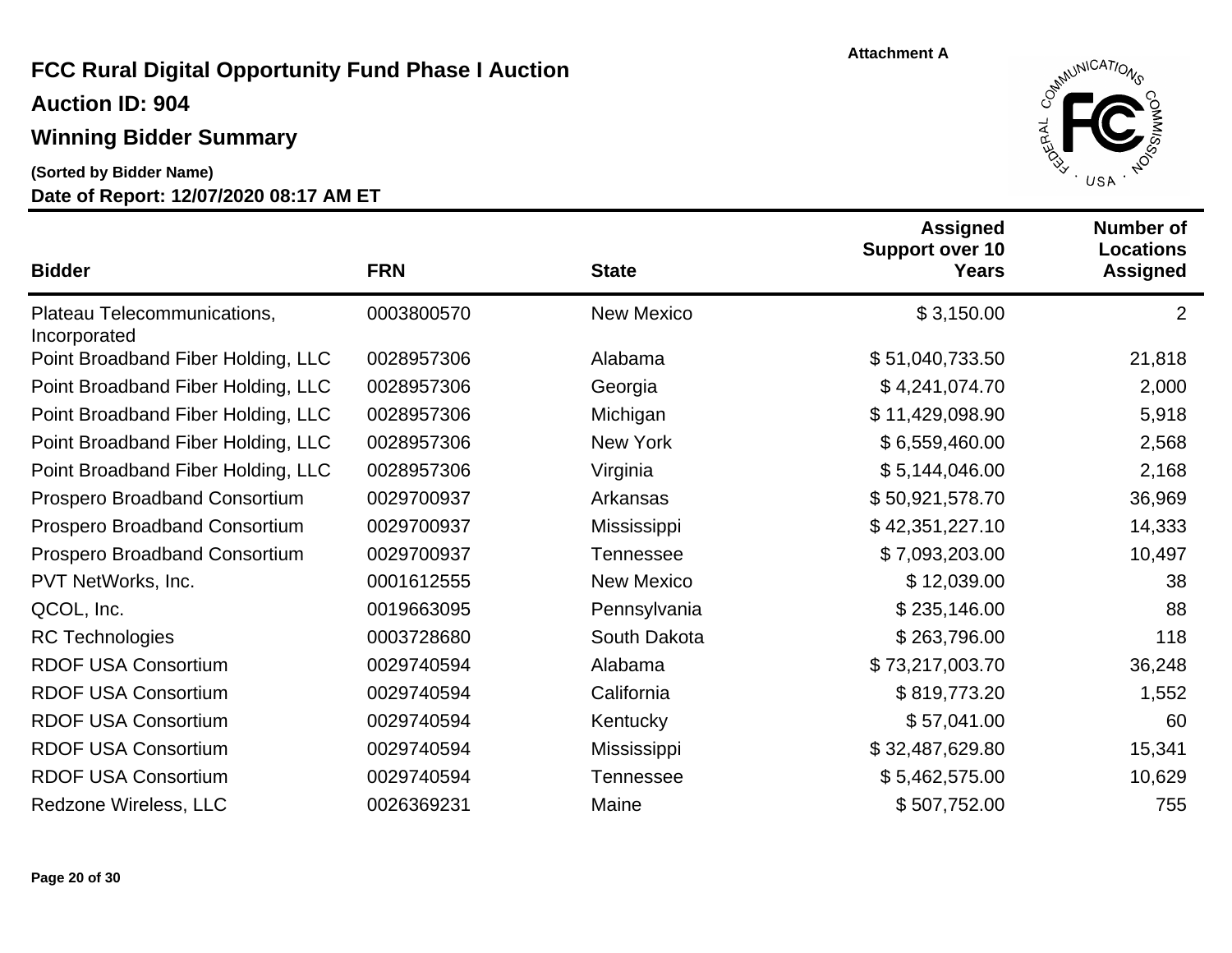#### **Winning Bidder Summary**

**(Sorted by Bidder Name)**



| <b>Bidder</b>                                  | <b>FRN</b> | <b>State</b>      | <b>Assigned</b><br><b>Support over 10</b><br><b>Years</b> | <b>Number of</b><br><b>Locations</b><br><b>Assigned</b> |
|------------------------------------------------|------------|-------------------|-----------------------------------------------------------|---------------------------------------------------------|
| <b>Reedsburg Utility Commission</b>            | 0005221866 | Wisconsin         | \$6,439,594.10                                            | 4,488                                                   |
| <b>Reservation Telephone Cooperative</b>       | 0002477743 | North Dakota      | \$337,080.00                                              | 73                                                      |
| <b>Resound Networks, LLC</b>                   | 0024535437 | Arizona           | \$16,495,471.10                                           | 42,847                                                  |
| <b>Resound Networks, LLC</b>                   | 0024535437 | Arkansas          | \$60,111,774.60                                           | 26,119                                                  |
| <b>Resound Networks, LLC</b>                   | 0024535437 | Colorado          | \$29,530,678.10                                           | 11,797                                                  |
| <b>Resound Networks, LLC</b>                   | 0024535437 | Kansas            | \$33,039,420.70                                           | 16,922                                                  |
| <b>Resound Networks, LLC</b>                   | 0024535437 | <b>New Mexico</b> | \$59,171,497.60                                           | 19,500                                                  |
| <b>Resound Networks, LLC</b>                   | 0024535437 | Oklahoma          | \$17,889,694.40                                           | 19,109                                                  |
| <b>Resound Networks, LLC</b>                   | 0024535437 | <b>Texas</b>      | \$94,443,072.40                                           | 82,945                                                  |
| RHMD, LLC                                      | 0021036439 | Georgia           | \$18,303,843.20                                           | 6,943                                                   |
| <b>Rivers High Group</b>                       | 0002721157 | Wisconsin         | \$3,540,398.10                                            | 1,315                                                   |
| Roseau Electric Cooperative, Inc.              | 0009568379 | Minnesota         | \$1,228,494.00                                            | 266                                                     |
| Rural American Broadband Consortium 0002430510 |            | Georgia           | \$509,970.60                                              | 349                                                     |
| Rural American Broadband Consortium 0002430510 |            | Indiana           | \$1,186,542.80                                            | 565                                                     |
| Rural American Broadband Consortium 0002430510 |            | Missouri          | \$4,525,266.00                                            | 1,410                                                   |
| Rural American Broadband Consortium 0002430510 |            | Montana           | \$226,116.00                                              | 209                                                     |
| Rural American Broadband Consortium 0002430510 |            | Ohio              | \$364,846.70                                              | 412                                                     |
| Rural American Broadband Consortium 0002430510 |            | South Dakota      | \$1,659,116.00                                            | 726                                                     |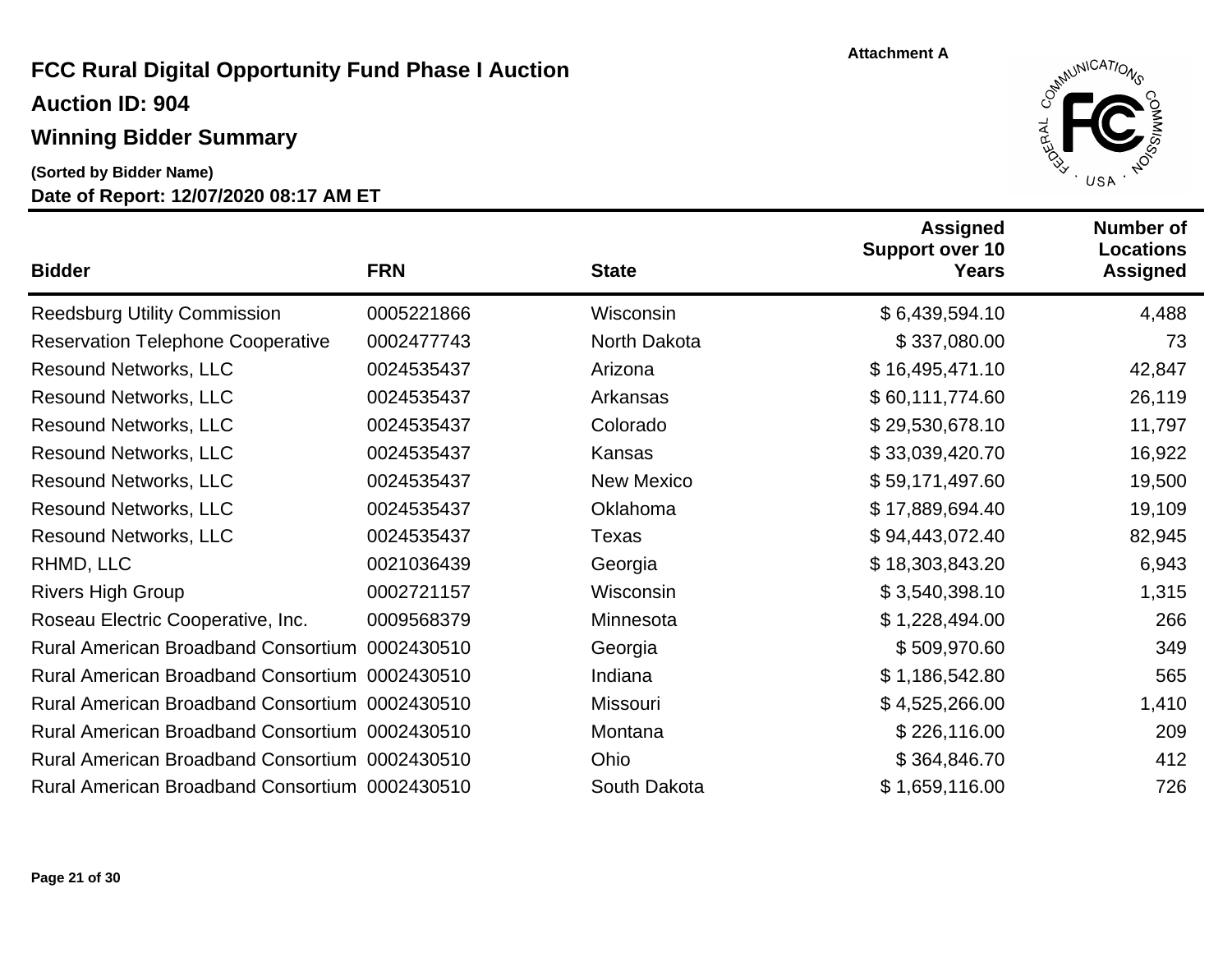## **Winning Bidder Summary**

**Date of Report: 12/07/2020 08:17 AM ET (Sorted by Bidder Name)**



| <b>Bidder</b>                                | <b>FRN</b> | <b>State</b>      | <b>Assigned</b><br><b>Support over 10</b><br><b>Years</b> | <b>Number of</b><br><b>Locations</b><br><b>Assigned</b> |
|----------------------------------------------|------------|-------------------|-----------------------------------------------------------|---------------------------------------------------------|
| <b>Rural Electric Cooperative Consortium</b> | 0029719259 | Arizona           | \$18,384,651.20                                           | 14,574                                                  |
| <b>Rural Electric Cooperative Consortium</b> | 0029719259 | Arkansas          | \$179,437,594.20                                          | 73,018                                                  |
| <b>Rural Electric Cooperative Consortium</b> | 0029719259 | Colorado          | \$83,179,164.60                                           | 25,255                                                  |
| <b>Rural Electric Cooperative Consortium</b> | 0029719259 | Florida           | \$82,504,050.40                                           | 62,480                                                  |
| <b>Rural Electric Cooperative Consortium</b> | 0029719259 | Georgia           | \$82,638,074.00                                           | 60,184                                                  |
| <b>Rural Electric Cooperative Consortium</b> | 0029719259 | <b>Illinois</b>   | \$16,621,874.50                                           | 6,487                                                   |
| <b>Rural Electric Cooperative Consortium</b> | 0029719259 | Indiana           | \$593,915.10                                              | 822                                                     |
| <b>Rural Electric Cooperative Consortium</b> | 0029719259 | Kentucky          | \$21,396,303.60                                           | 30,398                                                  |
| <b>Rural Electric Cooperative Consortium</b> | 0029719259 | Louisiana         | \$113,667,025.30                                          | 53,245                                                  |
| <b>Rural Electric Cooperative Consortium</b> | 0029719259 | Michigan          | \$18,072,102.90                                           | 22,176                                                  |
| <b>Rural Electric Cooperative Consortium</b> | 0029719259 | Mississippi       | \$220,576,631.80                                          | 89,505                                                  |
| <b>Rural Electric Cooperative Consortium</b> | 0029719259 | Missouri          | \$88,238,706.80                                           | 44,910                                                  |
| <b>Rural Electric Cooperative Consortium</b> | 0029719259 | <b>New Mexico</b> | \$18,102,076.90                                           | 6,292                                                   |
| <b>Rural Electric Cooperative Consortium</b> | 0029719259 | New York          | \$8,672,225.90                                            | 3,012                                                   |
| <b>Rural Electric Cooperative Consortium</b> | 0029719259 | Ohio              | \$1,980,535.00                                            | 1,336                                                   |
| <b>Rural Electric Cooperative Consortium</b> | 0029719259 | Oklahoma          | \$42,248,692.80                                           | 47,552                                                  |
| <b>Rural Electric Cooperative Consortium</b> | 0029719259 | Oregon            | \$41,613,794.00                                           | 9,928                                                   |
| <b>Rural Electric Cooperative Consortium</b> | 0029719259 | South Carolina    | \$876,151.20                                              | 2,213                                                   |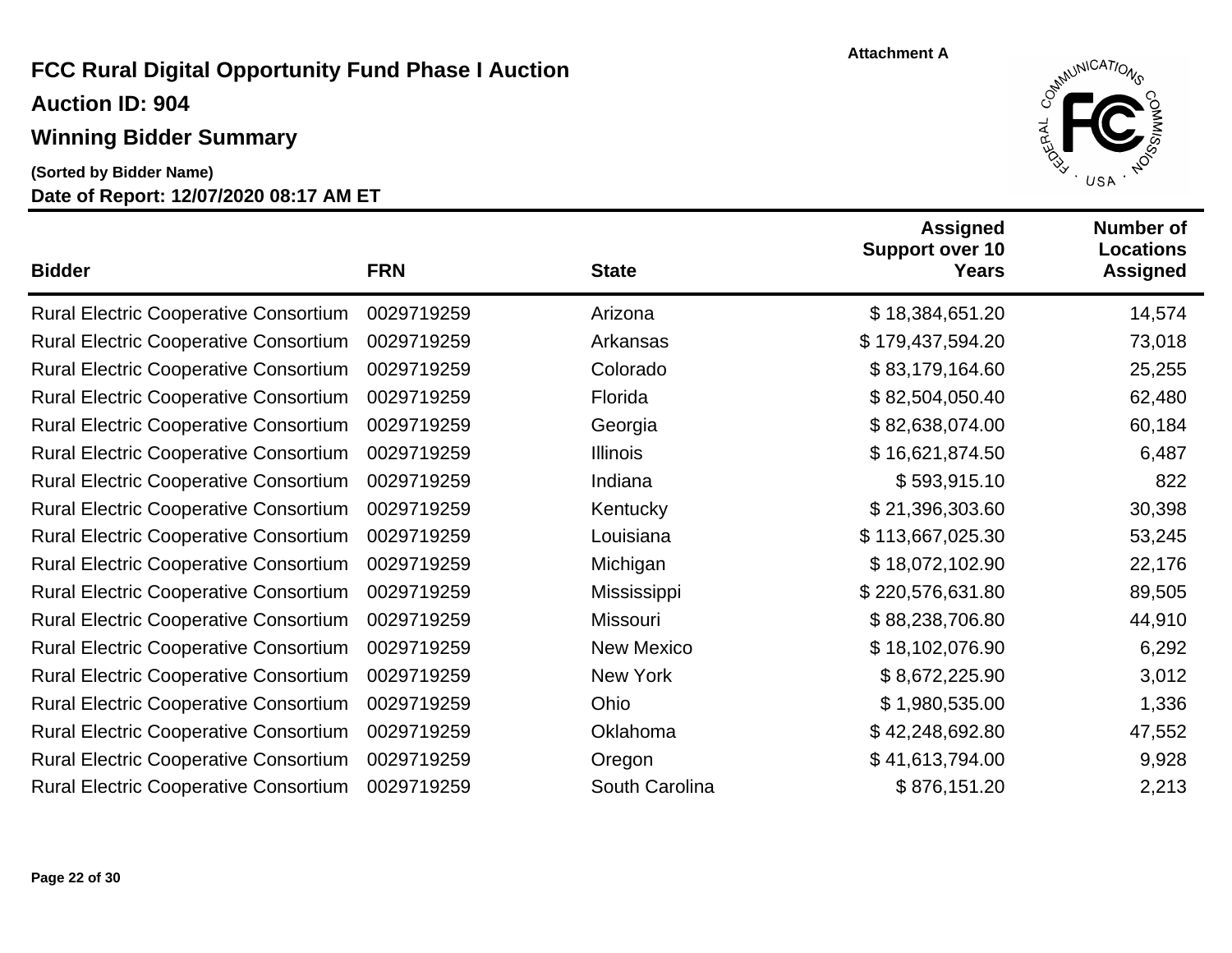### **Winning Bidder Summary**

**Date of Report: 12/07/2020 08:17 AM ET (Sorted by Bidder Name)**



| <b>Bidder</b>                                          | <b>FRN</b> | <b>State</b>     | <b>Assigned</b><br><b>Support over 10</b><br>Years | <b>Number of</b><br><b>Locations</b><br><b>Assigned</b> |
|--------------------------------------------------------|------------|------------------|----------------------------------------------------|---------------------------------------------------------|
| <b>Rural Electric Cooperative Consortium</b>           | 0029719259 | <b>Tennessee</b> | \$16,032,342.90                                    | 19,777                                                  |
| <b>Rural Electric Cooperative Consortium</b>           | 0029719259 | Texas            | \$4,222,892.50                                     | 9,071                                                   |
| <b>Rural Electric Cooperative Consortium</b>           | 0029719259 | Virginia         | \$45,320,113.40                                    | 36,203                                                  |
| <b>Rural Electric Cooperative Consortium</b>           | 0029719259 | Wisconsin        | \$17,034.00                                        | 38                                                      |
| Safelink Internet LLC                                  | 0016179855 | Nevada           | \$1,197,661.50                                     | 2,728                                                   |
| Sandhill Telephone Cooperative, Inc.                   | 0001886464 | South Carolina   | \$6,396.00                                         |                                                         |
| <b>Savage Communications</b>                           | 0004069167 | Minnesota        | \$6,090,479.10                                     | 4,541                                                   |
| Scott County Telephone Cooperative,<br>Inc.            | 0002069862 | <b>Tennessee</b> | \$339,393.00                                       | 1,926                                                   |
| Scott County Telephone Cooperative,<br>Inc.            | 0002069862 | Virginia         | \$416,448.60                                       | 480                                                     |
| Segnem Egere Consortium                                | 0029760014 | Arkansas         | \$6,485,973.90                                     | 3,335                                                   |
| Segnem Egere Consortium                                | 0029760014 | Louisiana        | \$142,323,296.80                                   | 52,430                                                  |
| Segnem Egere Consortium                                | 0029760014 | Mississippi      | \$4,045,170.00                                     | 1,622                                                   |
| Shenandoah Cable Television, LLC                       | 0021657853 | Virginia         | \$4,967,749.50                                     | 8,223                                                   |
| Shenandoah Cable Television, LLC                       | 0021657853 | West Virginia    | \$91,867.00                                        | 419                                                     |
| Siuslaw Broadband, LLC dba Hyak<br><b>Technologies</b> | 0020535944 | Oregon           | \$1,611,684.90                                     | 554                                                     |
| Skywave Wireless, Inc.                                 | 0021644448 | Nebraska         | \$57,660.00                                        | 12                                                      |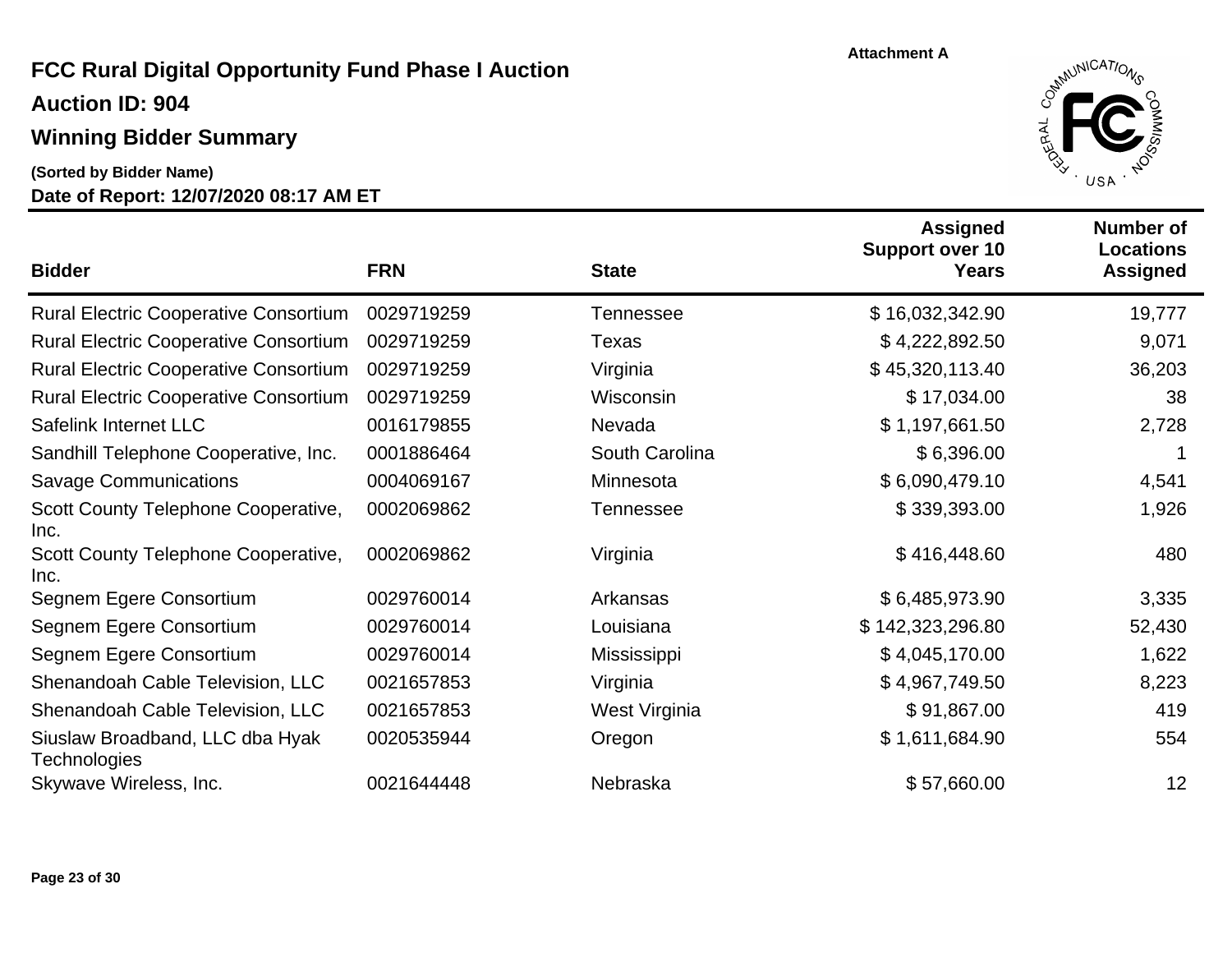### **Winning Bidder Summary**

**(Sorted by Bidder Name)**



| <b>Bidder</b>                        | <b>FRN</b> | <b>State</b>    | <b>Assigned</b><br><b>Support over 10</b><br><b>Years</b> | <b>Number of</b><br><b>Locations</b><br><b>Assigned</b> |
|--------------------------------------|------------|-----------------|-----------------------------------------------------------|---------------------------------------------------------|
| <b>SLIC Network Solutions, Inc.</b>  | 0011412129 | New York        | \$978,722.00                                              | 3,660                                                   |
| Socket Telecom, LLC                  | 0008515595 | Missouri        | \$232,768.80                                              | 393                                                     |
| Somerset Telephone Co., Inc.         | 0002720977 | Wisconsin       | \$669,564.00                                              | 1,208                                                   |
| South Arkansas Telephone Company     | 0001730142 | Arkansas        | \$11,387,245.50                                           | 5,093                                                   |
| Space Exploration Technologies Corp. | 0026043968 | Alabama         | \$54,680,526.60                                           | 36,554                                                  |
| Space Exploration Technologies Corp. | 0026043968 | Arkansas        | \$12,383,305.50                                           | 17,725                                                  |
| Space Exploration Technologies Corp. | 0026043968 | California      | \$5,746,960.80                                            | 6,297                                                   |
| Space Exploration Technologies Corp. | 0026043968 | Colorado        | \$39,752,936.50                                           | 19,176                                                  |
| Space Exploration Technologies Corp. | 0026043968 | Connecticut     | \$3,890,305.00                                            | 2,819                                                   |
| Space Exploration Technologies Corp. | 0026043968 | Florida         | \$33,630,822.60                                           | 34,757                                                  |
| Space Exploration Technologies Corp. | 0026043968 | Georgia         | \$27,614,882.00                                           | 22,961                                                  |
| Space Exploration Technologies Corp. | 0026043968 | Hawaii          | \$427,200.00                                              | 32                                                      |
| Space Exploration Technologies Corp. | 0026043968 | Idaho           | \$54,543,468.90                                           | 26,717                                                  |
| Space Exploration Technologies Corp. | 0026043968 | <b>Illinois</b> | \$8,325,104.00                                            | 12,478                                                  |
| Space Exploration Technologies Corp. | 0026043968 | Kentucky        | \$8,483,592.90                                            | 6,696                                                   |
| Space Exploration Technologies Corp. | 0026043968 | Louisiana       | \$26,558,634.90                                           | 29,171                                                  |
| Space Exploration Technologies Corp. | 0026043968 | Maine           | \$34,057,837.30                                           | 13,849                                                  |
| Space Exploration Technologies Corp. | 0026043968 | Maryland        | \$4,060,771.30                                            | 5,413                                                   |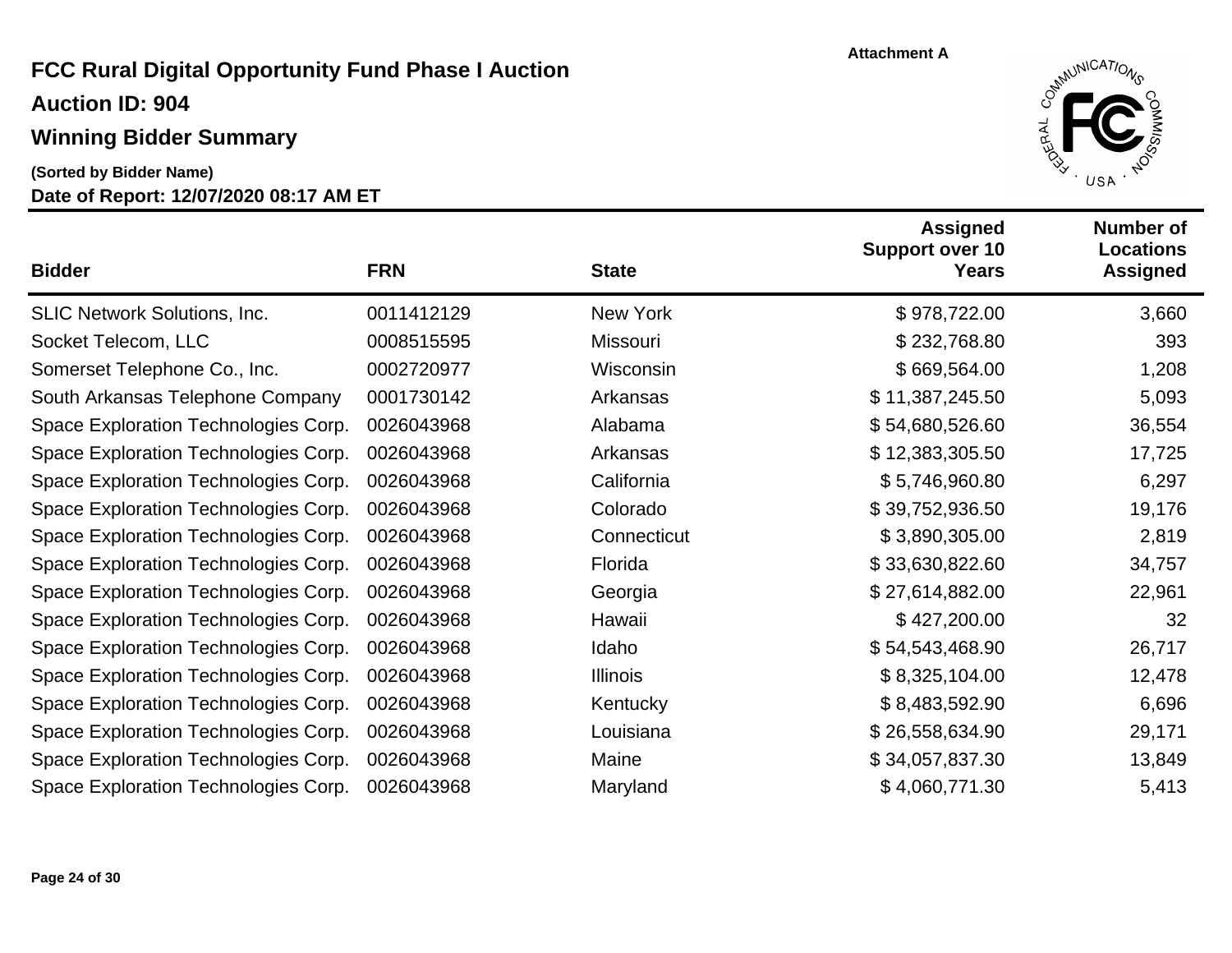## **Winning Bidder Summary**

**Date of Report: 12/07/2020 08:17 AM ET (Sorted by Bidder Name)**



| <b>Bidder</b>                        | <b>FRN</b> | <b>State</b>         | <b>Assigned</b><br><b>Support over 10</b><br><b>Years</b> | <b>Number of</b><br><b>Locations</b><br><b>Assigned</b> |
|--------------------------------------|------------|----------------------|-----------------------------------------------------------|---------------------------------------------------------|
| Space Exploration Technologies Corp. | 0026043968 | <b>Massachusetts</b> | \$10,992,153.70                                           | 11,136                                                  |
| Space Exploration Technologies Corp. | 0026043968 | Michigan             | \$9,852,045.00                                            | 8,079                                                   |
| Space Exploration Technologies Corp. | 0026043968 | Minnesota            | \$8,424,807.60                                            | 7,529                                                   |
| Space Exploration Technologies Corp. | 0026043968 | Mississippi          | \$44,019,661.30                                           | 38,956                                                  |
| Space Exploration Technologies Corp. | 0026043968 | Montana              | \$72,723,246.20                                           | 29,478                                                  |
| Space Exploration Technologies Corp. | 0026043968 | Nevada               | \$3,858,555.70                                            | 2,976                                                   |
| Space Exploration Technologies Corp. | 0026043968 | New Hampshire        | \$8,871,460.00                                            | 4,389                                                   |
| Space Exploration Technologies Corp. | 0026043968 | New Jersey           | \$10,739,474.00                                           | 8,686                                                   |
| Space Exploration Technologies Corp. | 0026043968 | <b>New Mexico</b>    | \$25,635,954.90                                           | 19,721                                                  |
| Space Exploration Technologies Corp. | 0026043968 | New York             | \$20,909,624.30                                           | 13,729                                                  |
| Space Exploration Technologies Corp. | 0026043968 | North Carolina       | \$17,422,993.10                                           | 19,552                                                  |
| Space Exploration Technologies Corp. | 0026043968 | Oregon               | \$57,897,559.60                                           | 35,653                                                  |
| Space Exploration Technologies Corp. | 0026043968 | Pennsylvania         | \$63,065,275.00                                           | 59,200                                                  |
| Space Exploration Technologies Corp. | 0026043968 | South Carolina       | \$6,163,912.70                                            | 4,287                                                   |
| Space Exploration Technologies Corp. | 0026043968 | <b>Tennessee</b>     | \$12,361,515.80                                           | 11,306                                                  |
| Space Exploration Technologies Corp. | 0026043968 | Utah                 | \$20,961,877.00                                           | 8,630                                                   |
| Space Exploration Technologies Corp. | 0026043968 | Vermont              | \$3,908,075.00                                            | 2,247                                                   |
| Space Exploration Technologies Corp. | 0026043968 | Virginia             | \$62,390,792.80                                           | 53,640                                                  |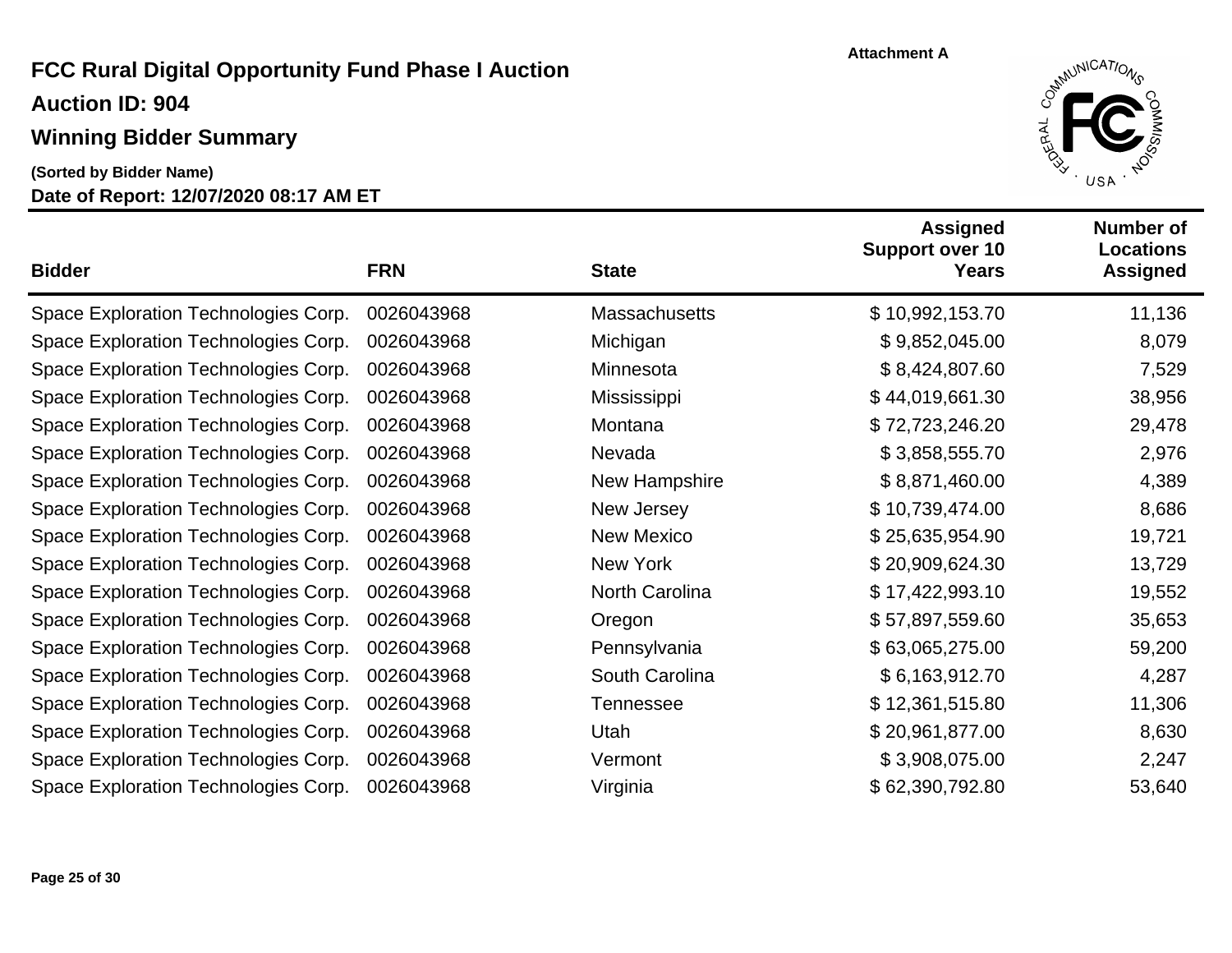#### **Winning Bidder Summary**

**(Sorted by Bidder Name)**



|                                                           |            |                  | <b>Assigned</b><br><b>Support over 10</b> | Number of<br><b>Locations</b> |
|-----------------------------------------------------------|------------|------------------|-------------------------------------------|-------------------------------|
| <b>Bidder</b>                                             | <b>FRN</b> | <b>State</b>     | Years                                     | <b>Assigned</b>               |
| Space Exploration Technologies Corp.                      | 0026043968 | Washington       | \$80,379,119.90                           | 52,086                        |
| Space Exploration Technologies Corp.                      | 0026043968 | West Virginia    | \$13,822,221.30                           | 9,337                         |
| Space Exploration Technologies Corp.                      | 0026043968 | Wyoming          | \$16,952,965.20                           | 7,663                         |
| St Paul Cooperative Telephone<br>Association              | 0004979555 | Oregon           | \$190,908.00                              | 39                            |
| St. John Telco                                            | 0004528410 | Washington       | \$7,116,876.00                            | 1,057                         |
| Talkie Communications, Inc.                               | 0024272841 | Delaware         | \$13,300,968.00                           | 7,749                         |
| Talkie Communications, Inc.                               | 0024272841 | Maryland         | \$43,764,042.20                           | 31,349                        |
| Taylor Telephone Coop., Inc. dba<br><b>Taylor Telecom</b> | 0004924478 | Texas            | \$5,466.00                                | 2                             |
| <b>Tennessee Cooperative Group</b><br>Consortium          | 0029742053 | <b>Illinois</b>  | \$860,082.00                              | 268                           |
| <b>Tennessee Cooperative Group</b><br>Consortium          | 0029742053 | Kentucky         | \$3,253,445.10                            | 3,957                         |
| <b>Tennessee Cooperative Group</b><br>Consortium          | 0029742053 | <b>Tennessee</b> | \$1,867,989.80                            | 3,400                         |
| <b>Terral Telephone Company</b>                           | 0004320412 | Oklahoma         | \$716,381.20                              | 2,299                         |
| TruVista Communications, Inc.                             | 0003707775 | Georgia          | \$2,059,050.80                            | 2,778                         |
| Unified Communications Inc.                               | 0023896962 | Texas            | \$1,604.00                                | 17                            |
| Union Telephone Company                                   | 0001630201 | Wyoming          | \$1,264,770.00                            | 157                           |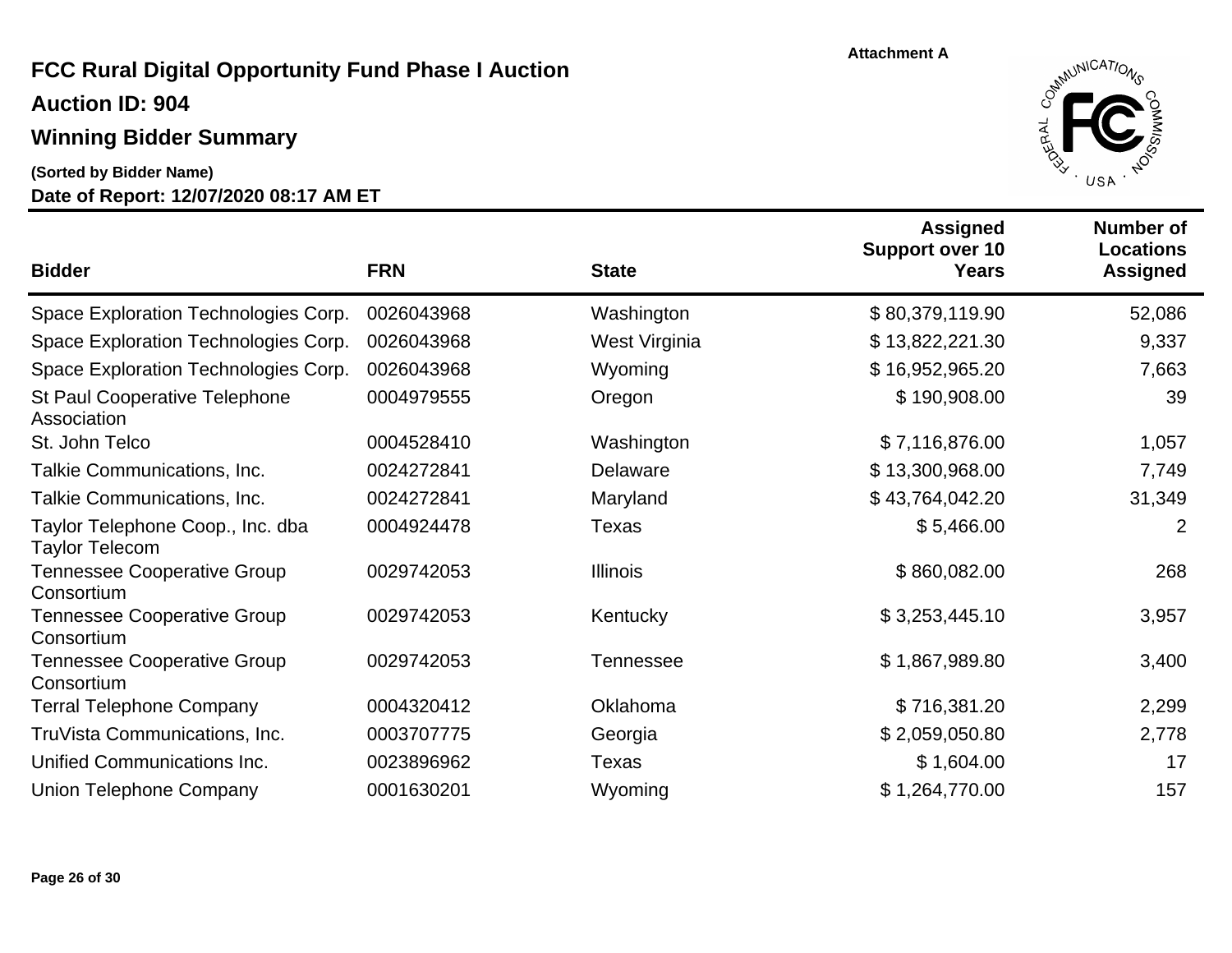#### **Winning Bidder Summary**

**(Sorted by Bidder Name)**



| <b>Bidder</b>                                     | <b>FRN</b> | <b>State</b>          | <b>Assigned</b><br><b>Support over 10</b><br><b>Years</b> | Number of<br><b>Locations</b><br><b>Assigned</b> |
|---------------------------------------------------|------------|-----------------------|-----------------------------------------------------------|--------------------------------------------------|
| Visionary Communications, Inc.                    | 0018092593 | Colorado              | \$396,465.80                                              | 986                                              |
| Visionary Communications, Inc.                    | 0018092593 | Wyoming               | \$4,053,798.60                                            | 3,198                                            |
| W. T. Services, Inc.                              | 0001655125 | Texas                 | \$8,785.70                                                | 177                                              |
| WC Fiber, LLC                                     | 0024824443 | South Carolina        | \$98,189.50                                               | 945                                              |
| <b>Wikstrom Telephone Company</b>                 | 0004319372 | Minnesota             | \$983,637.00                                              | 228                                              |
| Wildstar                                          | 0029765443 | Florida               | \$1,790.00                                                | 21                                               |
| Wilkes Telephone Membership<br>Corporation        | 0003718426 | <b>North Carolina</b> | \$1,304,889.80                                            | 2,715                                            |
| <b>Wilkes Telephone Membership</b><br>Corporation | 0003718426 | Virginia              | \$44,750,453.60                                           | 37,155                                           |
| Windstream Services LLC,<br>Debtor-In-Possession  | 0028299675 | Alabama               | \$28,417,716.50                                           | 10,193                                           |
| Windstream Services LLC,<br>Debtor-In-Possession  | 0028299675 | Arkansas              | \$56,934,478.20                                           | 19,172                                           |
| Windstream Services LLC,<br>Debtor-In-Possession  | 0028299675 | Florida               | \$40,763,866.10                                           | 19,937                                           |
| Windstream Services LLC,<br>Debtor-In-Possession  | 0028299675 | Georgia               | \$147,345,052.70                                          | 48,208                                           |
| Windstream Services LLC,<br>Debtor-In-Possession  | 0028299675 | lowa                  | \$5,355,920.50                                            | 2,472                                            |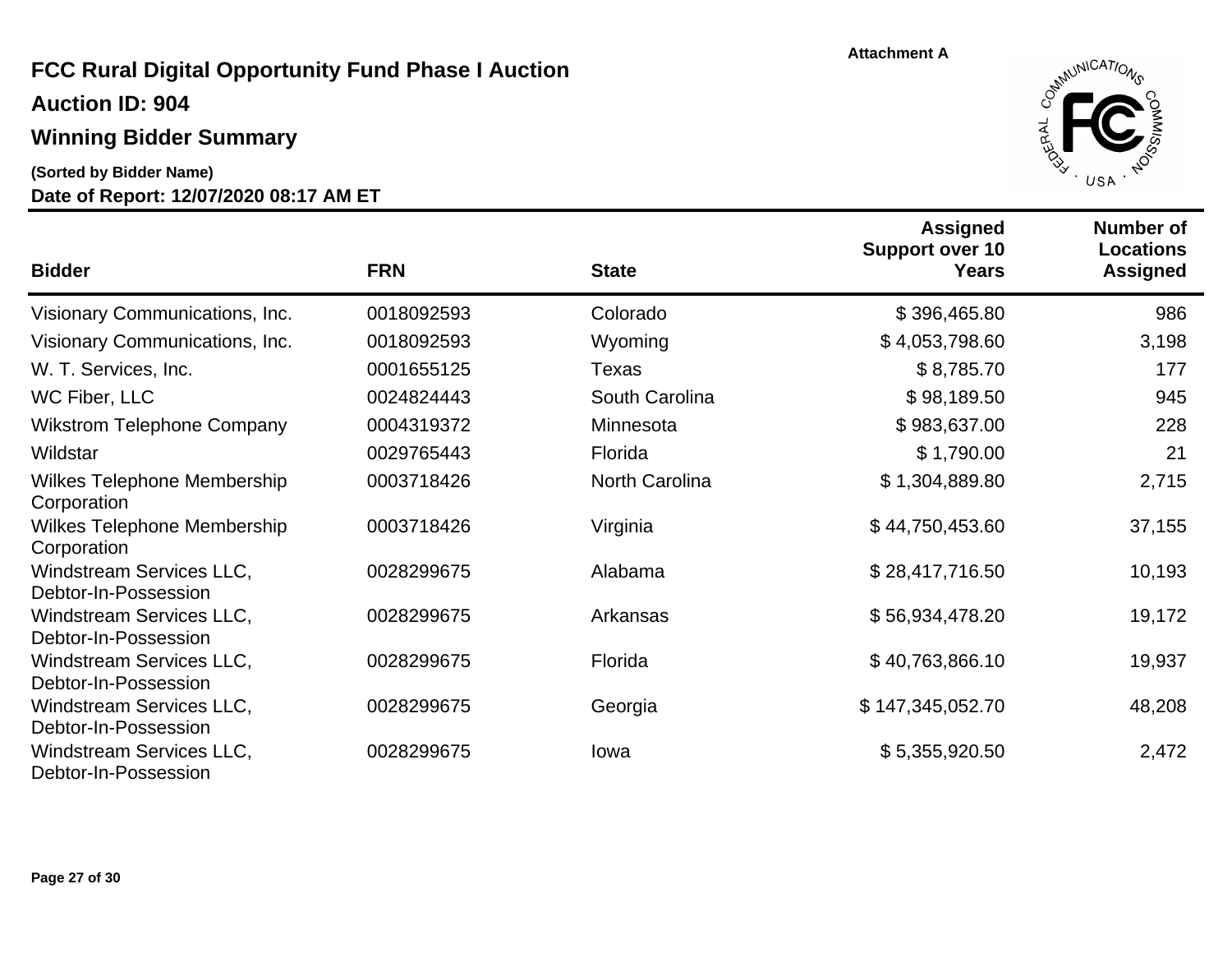**Auction ID: 904**

#### **Winning Bidder Summary**

**(Sorted by Bidder Name)**



| <b>Bidder</b>                                                            | <b>FRN</b> | <b>State</b>          | <b>Assigned</b><br><b>Support over 10</b><br><b>Years</b> | <b>Number of</b><br><b>Locations</b><br><b>Assigned</b> |
|--------------------------------------------------------------------------|------------|-----------------------|-----------------------------------------------------------|---------------------------------------------------------|
| Windstream Services LLC,                                                 | 0028299675 | Kentucky              | \$43,003,810.90                                           | 15,787                                                  |
| Debtor-In-Possession<br>Windstream Services LLC,<br>Debtor-In-Possession | 0028299675 | Minnesota             | \$6,548,964.10                                            | 2,899                                                   |
| Windstream Services LLC,<br>Debtor-In-Possession                         | 0028299675 | Mississippi           | \$12,638,681.00                                           | 5,733                                                   |
| Windstream Services LLC,<br>Debtor-In-Possession                         | 0028299675 | Missouri              | \$3,078,402.40                                            | 1,342                                                   |
| Windstream Services LLC,<br>Debtor-In-Possession                         | 0028299675 | Nebraska              | \$579,530.00                                              | 195                                                     |
| Windstream Services LLC,<br>Debtor-In-Possession                         | 0028299675 | <b>New Mexico</b>     | \$15,516,006.80                                           | 5,252                                                   |
| Windstream Services LLC,<br>Debtor-In-Possession                         | 0028299675 | New York              | \$2,302,961.00                                            | 748                                                     |
| Windstream Services LLC,<br>Debtor-In-Possession                         | 0028299675 | <b>North Carolina</b> | \$4,187,143.00                                            | 2,159                                                   |
| Windstream Services LLC,<br>Debtor-In-Possession                         | 0028299675 | Ohio                  | \$1,504,808.00                                            | 857                                                     |
| Windstream Services LLC,<br>Debtor-In-Possession                         | 0028299675 | Oklahoma              | \$1,600,807.00                                            | 1,284                                                   |
| Windstream Services LLC,<br>Debtor-In-Possession                         | 0028299675 | Pennsylvania          | \$148,746,180.70                                          | 53,846                                                  |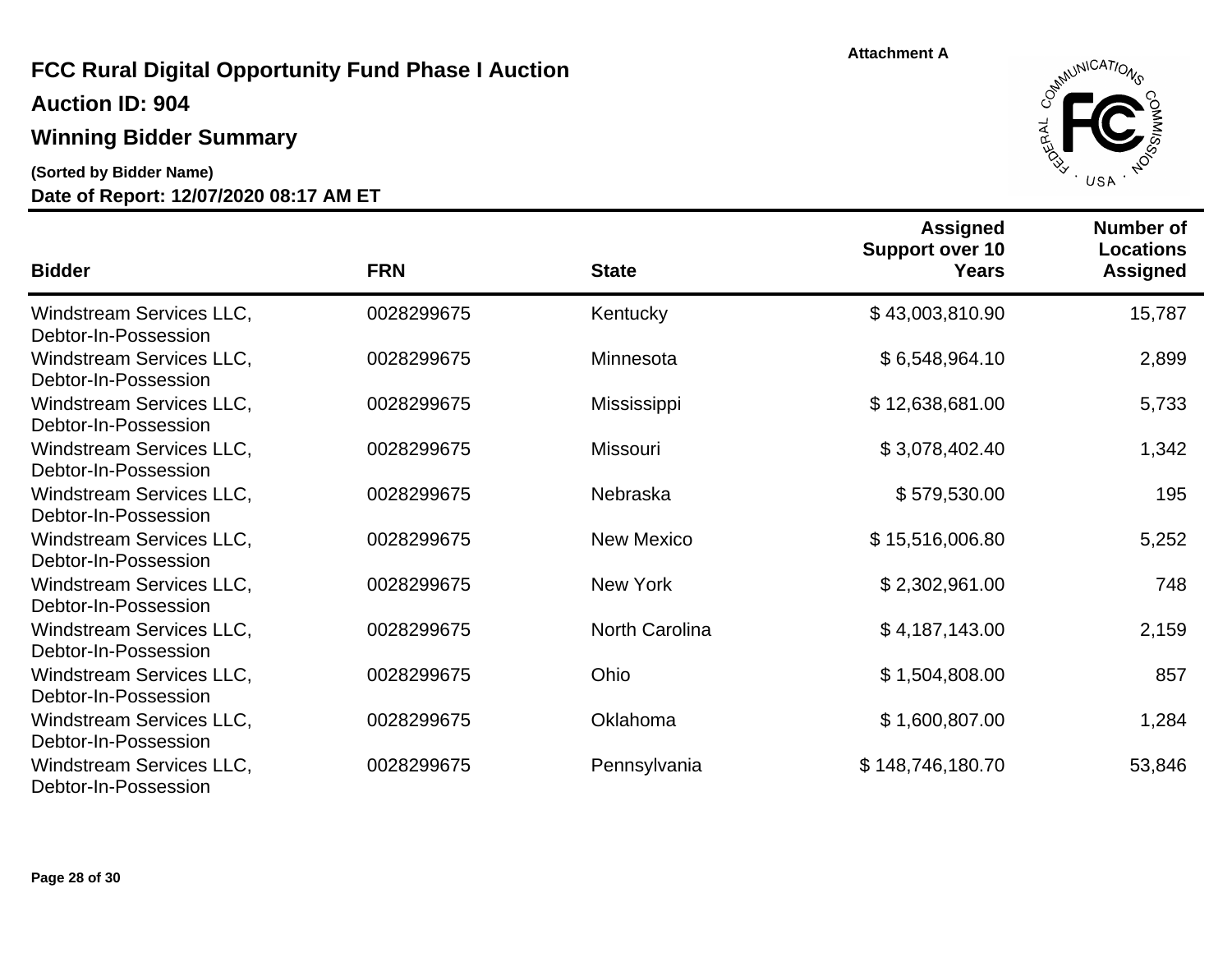**Auction ID: 904**

### **Winning Bidder Summary**

**(Sorted by Bidder Name)**



| <b>Bidder</b>                                    | <b>FRN</b> | <b>State</b>      | <b>Assigned</b><br><b>Support over 10</b><br><b>Years</b> | <b>Number of</b><br><b>Locations</b><br><b>Assigned</b> |
|--------------------------------------------------|------------|-------------------|-----------------------------------------------------------|---------------------------------------------------------|
| Windstream Services LLC,<br>Debtor-In-Possession | 0028299675 | South Carolina    | \$312,153.00                                              | 152                                                     |
| Windstream Services LLC,<br>Debtor-In-Possession | 0028299675 | Texas             | \$4,052,297.90                                            | 2,331                                                   |
| Winnebago Cooperative Telecom<br>Association     | 0002590057 | lowa              | \$84,096.10                                               | 70                                                      |
| Winnebago Cooperative Telecom<br>Association     | 0002590057 | Minnesota         | \$20,541.70                                               | 178                                                     |
| Wisper-CABO 904 Consortium                       | 0029745213 | Arizona           | \$16,441.10                                               | 55                                                      |
| Wisper-CABO 904 Consortium                       | 0029745213 | Arkansas          | \$104,926.00                                              | 949                                                     |
| Wisper-CABO 904 Consortium                       | 0029745213 | Idaho             | \$3,387,413.00                                            | 1,054                                                   |
| Wisper-CABO 904 Consortium                       | 0029745213 | <b>Illinois</b>   | \$97,504.20                                               | 40                                                      |
| Wisper-CABO 904 Consortium                       | 0029745213 | lowa              | \$8,586.00                                                | 12                                                      |
| Wisper-CABO 904 Consortium                       | 0029745213 | Louisiana         | \$18,458.60                                               | 62                                                      |
| Wisper-CABO 904 Consortium                       | 0029745213 | Minnesota         | \$1,671.00                                                | 19                                                      |
| Wisper-CABO 904 Consortium                       | 0029745213 | Missouri          | \$1,159,205.80                                            | 857                                                     |
| Wisper-CABO 904 Consortium                       | 0029745213 | Nebraska          | \$11,256.00                                               | 11                                                      |
| Wisper-CABO 904 Consortium                       | 0029745213 | <b>New Mexico</b> | \$125,532.00                                              | 129                                                     |
| Wisper-CABO 904 Consortium                       | 0029745213 | North Dakota      | \$697.60                                                  | 47                                                      |
| Wisper-CABO 904 Consortium                       | 0029745213 | Texas             | \$37,633.00                                               | 214                                                     |